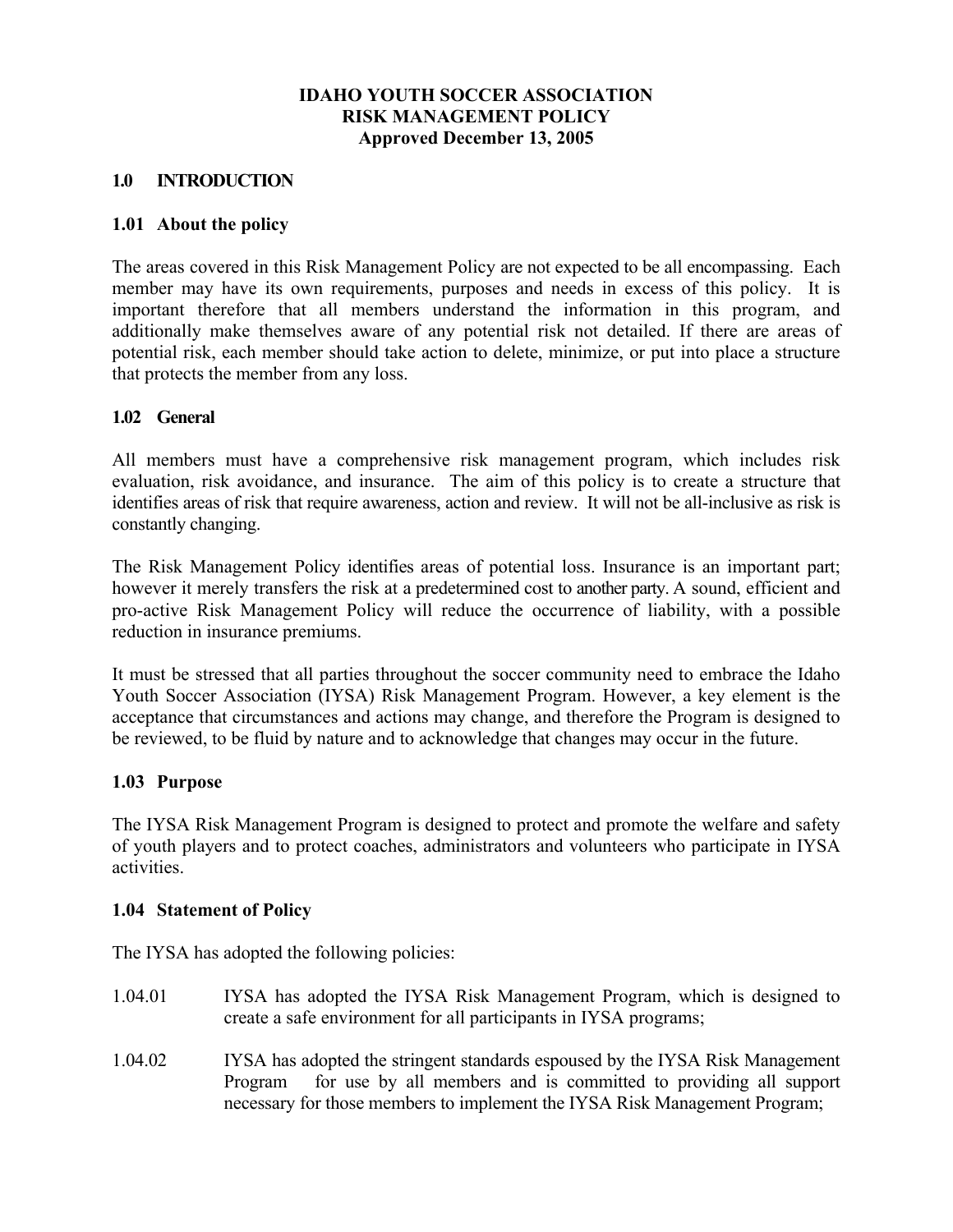- 1.04.03 IYSA supports and adopts strong measures to ensure fiscal safety and security for the association and all of its members.
- 1.04.04 IYSA supports and adopts procedures for the safety and security of all participants in the handling of blood borne pathogens.
- 1.04.05 IYSA supports and adopts procedures for portable goal safety as outlined in 1.07.

## **1.05 Statement of Position on the Risk Management/KidSafe Program**

It is the position of IYSA that every reasonable effort will be taken within the Risk Management/KidSafe Program to exclude from participation anyone with a legally documented history of child molestation or other record that would bring an unnecessary risk to the health and safety of any participant.

In order to implement the IYSA Risk Management/KidSafe Program, IYSA has adopted the following positions:

| 1.05.01 |                                                                              | IYSA shall have the right and authority to deny any individual the privilege of                                                                          |  |
|---------|------------------------------------------------------------------------------|----------------------------------------------------------------------------------------------------------------------------------------------------------|--|
|         | serving in any capacity within IYSA for risk management concerns. This shall |                                                                                                                                                          |  |
|         | apply to the following:                                                      |                                                                                                                                                          |  |
|         | 1.05.01.01                                                                   | Coaches, including assistant coaches;                                                                                                                    |  |
|         | 1.05.01.02                                                                   | Trainers;                                                                                                                                                |  |
|         | 1.05.01.03                                                                   | Boards of directors, officers, and volunteers of all clubs, leagues,<br>and organizations;                                                               |  |
|         | 1.05.01.04                                                                   | All employees, volunteers, directors, and officers of IYSA;                                                                                              |  |
|         | 1.05.01.05                                                                   | All individual contractors who enter into contracts with IYSA.                                                                                           |  |
| 1.05.02 |                                                                              | IYSA adopts the special rules of conduct herein, which apply to all individuals<br>who have direct contact, and supervision of or authority over minors. |  |

1.05.03 IYSA shall give full faith and credit to all sanctions against coaches by U.S. Youth Soccer or any State Soccer Association affiliated with U.S. Youth Soccer..

## **1.06 Statement of Position on Fiscal Responsibility**

IYSA shall adopt policies for itself and urge similar adoption of policies by members so all funds and assets are handled in an appropriate manner, which meets generally accepted standards of fiscal responsibility and control as outlined by the Financial Accounting Standards Board.

## **1.07 Statement of Position on Portable Goal Safety**

It is the position of IYSA that every reasonable effort will be taken as part of the Risk Management Program to assure that all portable goals owned or used by Organization Members will be properly secured to prevent injuries as outlined in Appendix A5.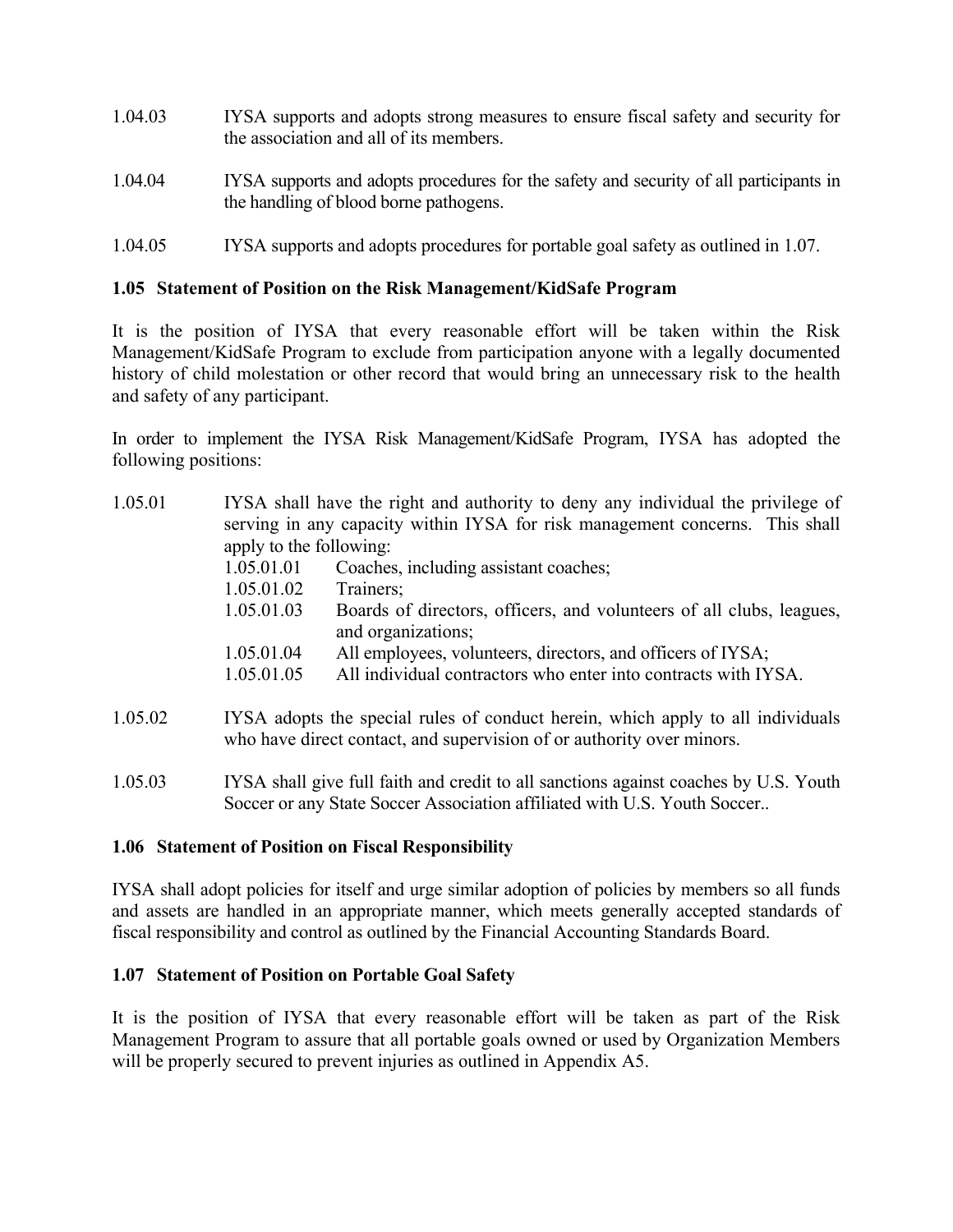## **1.08 Plan Development**

In developing a Risk Management Plan, the following steps are outlined:

1.08.01 Risk Identification – what are the risks to which the organization is exposed?

 All risks, both actual and potential, associated with the activities should be identified. Persons involved in a particular activity shall identify the areas where they are exposed to risk, extent and severity of the risk and the frequency of the occurrence that gives rise to risk. It is recommended that a system be adopted to properly identify risks. This can be in the form of a checklist, or, where appropriate, a questionnaire. Potential legal exposure and liabilities, which arise from identified risks, should be examined and listed.

1.080.2 Risk Assessment – involves the determination of the frequency and severity of the risks.

After identifying the areas of risk, the risks should be assessed to determine how they should be dealt with. This requires estimating the potential and actual losses which arise from identified risks, with severity and frequency being important criteria. This will enable prioritization of the risks, and prioritization of the remedy of the risks.

1.08.03 Risk Treatment – the action that will be taken regarding the risks identified.

There are four major options with regard to Risk Treatment:

| 1.08.03.01  | Retain the risk $-$ no change.                                                 |
|-------------|--------------------------------------------------------------------------------|
| 1.08.03.02  | Reduce the risk – this would require changes in safety requirements.           |
|             | This may be the alteration of a previous rule of play, or the request that     |
|             | only accredited coaches are allowed to coach development squads, etc.          |
| 1.08.03.03  | Transfer the risk – continue to offer activities but transfer the risk of      |
|             | legal action to a third party, namely an insurance company.                    |
| 01.08.03.04 | Avoid the risk $-$ the activities are not offered because of the risk of legal |
|             | action.                                                                        |
|             |                                                                                |

1.08.04 Implementation and regular review of plan.

After identification and assessment of risks, risk control through a risk management program should be implemented. The approaches taken and the procedures for implementation should be set out through the establishment of a formal documentary code of practice or risk management manual. This document will set out the operational aspects of the program relevant to the particular sport or activity. It shall include the active risk reduction and control measures which are to be taken.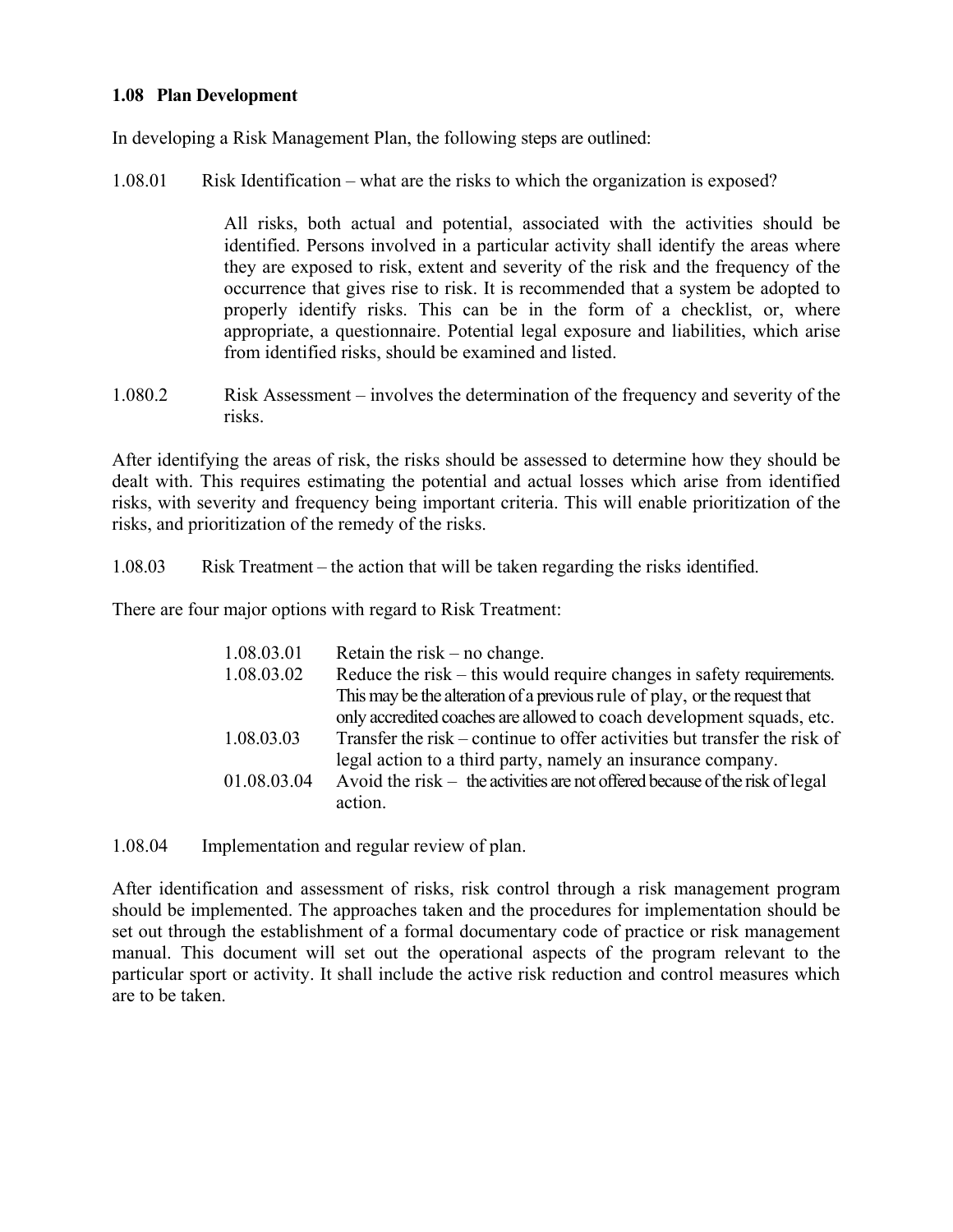## **2.0 RESPONSIBILITIES**

## **2.01 IYSA Risk Manager**

The overall responsibility of the administration of the IYSA Risk Management Program rests with the IYSA Risk Manager, who will Chair the IYSA Risk Management Committee. The IYSA President shall appoint a Risk Manager with Board approval. If none is appointed, the IYSA Risk Management duties shall be the responsibility of the IYSA Vice President. The IYSA Assistant Risk Manager will be appointed by the IYSA President or shall be the IYSA Vice President.

## **2.02 IYSA Risk Management Committee**

The IYSA Risk Management Committee shall consist of the IYSA Risk Manager, IYSA Assistant Risk Manager, IYSA Registrar, IYSA President, and a District Risk Manager from each IYSA district.

## **2.03 IYSA Risk Management Appeal Board**

The IYSA President shall appoint, with IYSA Board approval, a state level Risk Management Appeal Board to hear appeals of any decisions of the Risk Management Committee. The Board will be composed of three persons independent of the soccer community and the IYSA Risk Manager will serve as chairman and non-voting member of the Appeal Board.

## **2.04 IYSA Risk Management/KidSafe Program Administration**

The IYSA Risk Manager and IYSA Risk Management Committee shall administer this program. All members of the committee shall have legally sensitive criminal history and background checks. The Risk Manager's background check will be sent directly to the IYSA President. Upon verification, the President will forward the record for proper storage (3.06.02).

The Risk Manager and Risk Management Committee duties include but are not limited to:

- 2.04.01 Monitor and document IYSA member compliance. Members may have separate Risk Management/KidSafe Programs. The Risk Management Committee shall periodically review these programs for compliance with USSF and U.S. Youth Soccer mandated guidelines. In the event a member does not have a separate Risk Management/KidSafe Program this document shall serve.
- 2.04.02 Manage and oversee criminal history and background checks in conjunction with registration procedures for coaches, administrators and volunteers as described in 3.02.
- 2.04.03 Coordinate paperwork for anyone who has had a legally sensitive criminal history and background check for US government security clearance, federal or state law enforcement employment, public school teacher employment, or other checks approved by the IYSA Risk Manager (Appendix A2).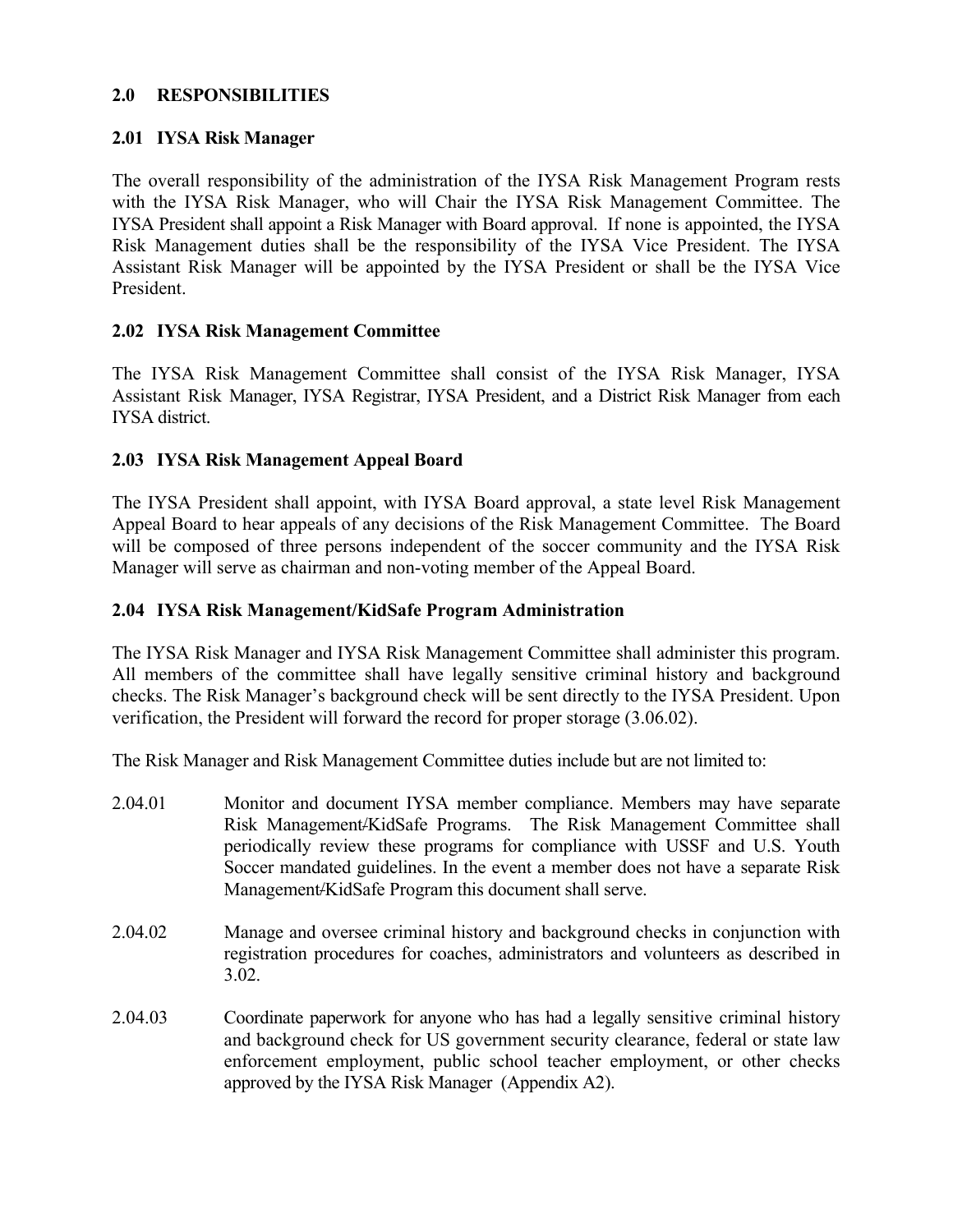- 2.04.04 Act as the IYSA point of contact for risk management concerns.
- 2.04.05 The Risk Manager will, at IYSA Board meetings, report generally on the status of criminal history and background checks of coaches, administrators and volunteers.
- 2.04.06 Annually verify that no coach, administrator, or volunteer is on the Idaho Register of convicted sex offenders which can be found at the URL: http://www.isp.state.id.us/identification/sex\_offender/public\_access.html
- 2.04.07 The Risk Manager will review all IYSA official documents for compliance with USSF and U.S. Youth Soccer mandated risk management guidance with particular emphasis on financial matters as spelled out in the IYSA Financial Policies and Procedures document (including office administration).
- 2.04.08 Supply administrative notification of exclusion to those applicants (whether new or returning) who fail to meet the requirements as defined by the Risk Management/KidSafe Program.

## **2.05 IYSA District Commissioner Responsibilities**

Each IYSA District Commissioner shall appoint a District Risk Manager. If none is appointed, the District Risk Management duties shall be the responsibility of the District Commissioner. The District Risk Manager duties include but are not limited to:

- 2.05.01 Implement a District Risk Management Program with reference to the IYSA Risk Management Program to educate and train coaches, administrators, volunteers, parents and players.
- 2.05.02 Ensure Disclosure Statement forms are distributed to all members.
- 2.05.03 Coordinate with the IYSA Risk Manager to ensure all coaches, administrators and volunteers have returned a correctly completed Disclosure Statement before being allowed to participate in IYSA soccer programs.
- 2.05.04 Attend risk management meetings and trainings as provided by IYSA. Provide training and assistance to members. This training may be in conjunction with IYSA.
- 2.05.05 Act as the District point of contact for risk management concerns.
- 2.05.06 Report each incident or non-compliance to the IYSA Risk Manager.

## **2.06 IYSA Member Responsibilities**

Each IYSA member shall appoint a Risk Manager. If none is appointed, the Risk Management duties shall be the responsibility of the member President. The member Risk Manager duties include but are not limited to: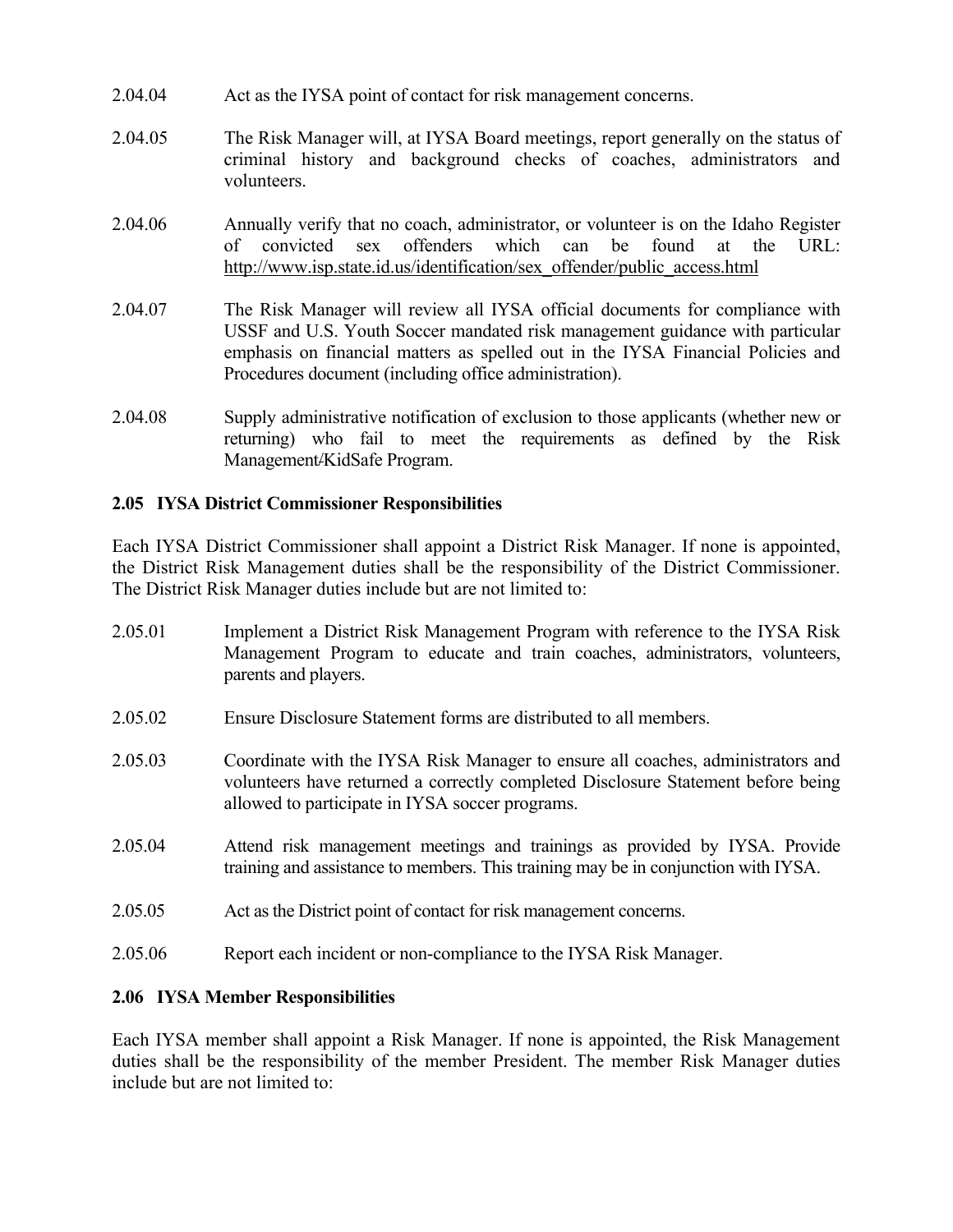- 2.06.01 Implement a Risk Management Program with reference to the IYSA Risk Management Program to educate and train coaches, administrators, volunteers, parents and players.
- 2.06.02 Ensure Disclosure Statement forms are distributed to all coaches, administrators and volunteers.
- 2.06.03 Coordinate with the IYSA Risk Manager to ensure all coaches, administrators and volunteers have returned a correctly completed Disclosure Statement before being allowed to participate in IYSA soccer programs.
- 2.06.04 Have a representative attend risk management training as provided by IYSA. Provide training and assistance to coaches, administrators, volunteers, parents and players. This training may be in conjunction with IYSA.
- 2.06.05 Act as the first point of contact for risk management concerns.
- 2.06.06 Report each incident or non-compliance to the IYSA Risk Manager.

## **3.0 IYSA RISK MANAGEMENT PROGRAM**

#### **3.01 General Rules**

- 3.01.01 All IYSA coaches, administrators and volunteers must meet the requirements of the IYSA Risk Management Program.
- 3.01.02 Coaches, administrators and volunteers are defined as state, district, league, and/or club officers, program directors, team managers, athletic trainers, coaches, assistant coaches, substitute coaches and/or anyone else who acts in an official capacity in IYSA soccer programs.
- 3.01.03 All coaches, administrators and volunteers must complete a Disclosure Statement (Appendix A1) and register with IYSA.
- 3.01.04 All coaches, administrators and volunteers must agree to be subject to a legally sensitive criminal history and background check. In some cases, a federal or state government background check can be utilized. In these cases, the individual will supply the IYSA Risk Manager with signed documentation attesting to a completed background check with no findings (Appendix A2).
- 3.01.05 IYSA requires by separate policy that one coach for each team attain an appropriate level of licensing/certification in addition to the criminal history and background check.
- 3.01.06 All coaches, administrators and volunteers will be required to attend or read risk management training as determined by the IYSA Risk Manager.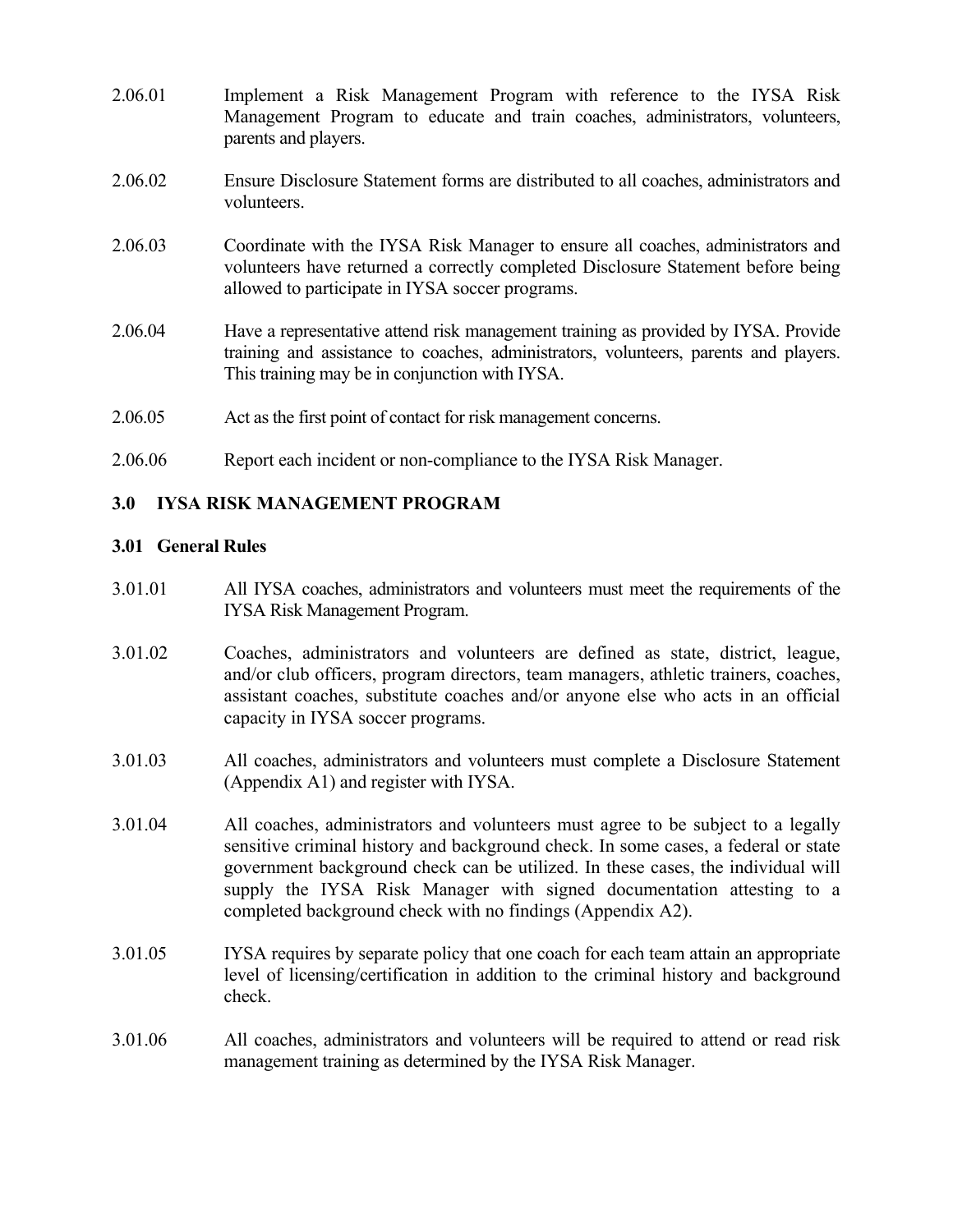3.01.07 In addition, this policy may establish additional procedures and policies with regards to coaching conduct.

## **3.02 Registration Procedures**

- 3.02.01 Registration Procedure for Coaches, Administrators and Volunteers
	- 3.02.01.01 Completed Disclosure Statements will be delivered to the IYSA Risk Manager in a sealed envelope. While the Disclosure Statement may be submitted through a league or club, it shall not be accessed by any person other than the IYSA Risk Manager or designated alternate.
	- 3.02.01.02 Registration cards will be issued by IYSA after verification that the Disclosure Statement and criminal history and background check are complete.
	- 3.02.01.03 Disclosure Statements will be valid for a two-year period.
- 3.02.02 Registration Procedure for Referees (All Categories)

Referees, assistant referees and  $4<sup>th</sup>$  officials are independent contractors and shall be governed by the rulings of the Idaho Soccer Referee Association, State Youth Referee Administrator, United States Soccer Federation and IYSA. Referees shall be required to submit Volunteer Registration Disclosure Statements and register by following the procedures in 3.02.01.

## **3.03 Denial, Suspension, and Revocation of Coach, Administrator and Volunteer Privileges**

- 3.03.01 The IYSA Risk Manager has the authority to deny, suspend, or revoke any employee, coach, administrator or volunteer the privilege to participate in IYSA, its leagues, clubs, and teams, for risk management concerns or concerns for the wellbeing of any IYSA league, club, team, or player arising from the Risk Management Program, pending a hearing by the Risk Management Committee.
- 3.03.02 A member may, upon written request, petition the IYSA Risk Manager to deny, suspend or revoke the privileges of a coach, administrator or volunteer for risk management concerns. The IYSA Risk Manager shall investigate the request and reply in writing within thirty (30) days.
- 3.03.03 IYSA has adopted the following grounds for automatic exclusion from serving as an IYSA coach, administrator or volunteer:
	- Any conviction for a crime of violence, a crime against a person, a crime against property, or a felony.
	- Any report of child abuse appearing on the Child Abuse Index.
	- Any record of sexual offense and/or sexual misconduct.
	- Admitted use or conviction for use of illegal drugs.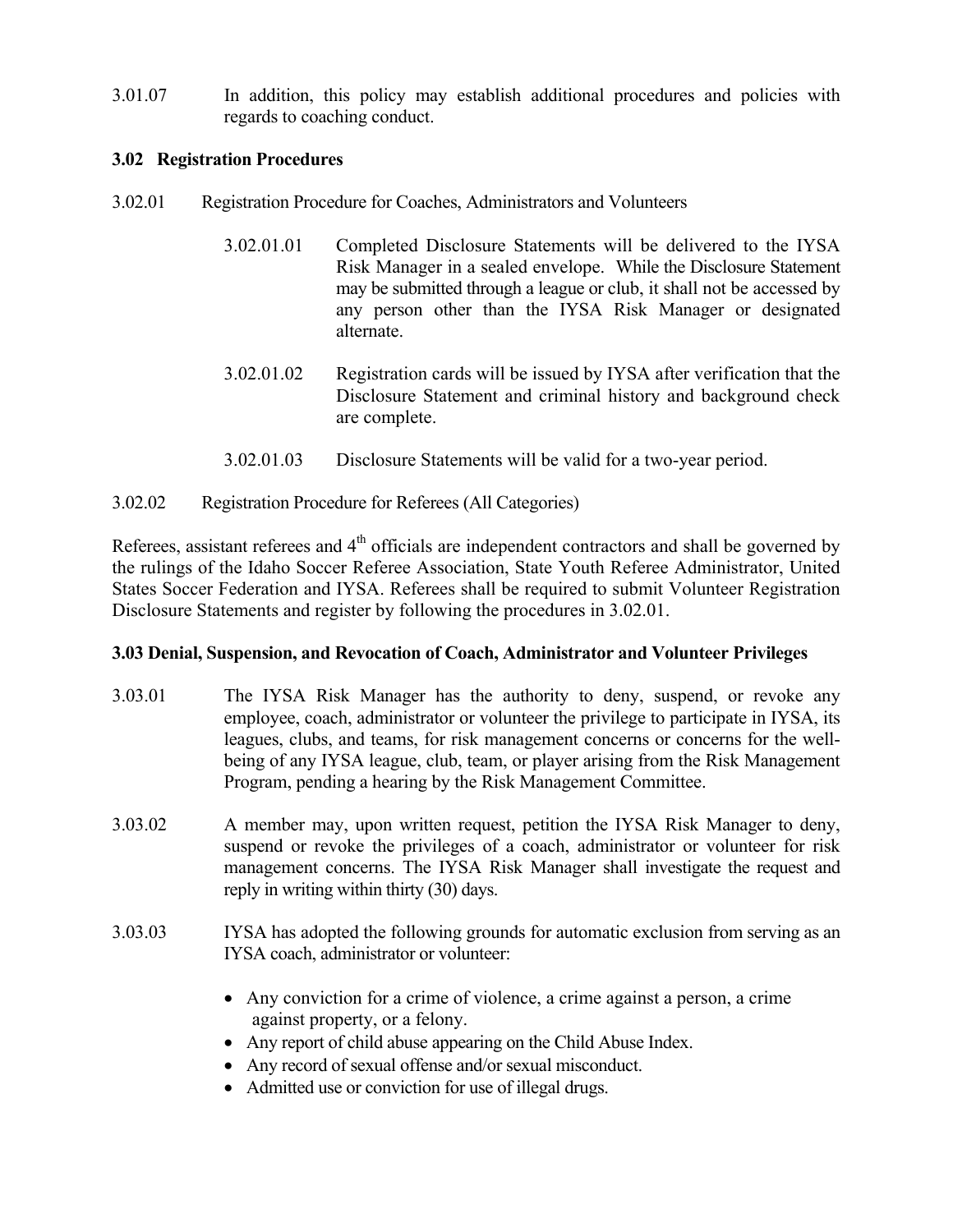- Documented history of alcohol abuse such as arrests for driving under the influence.
- Intentionally falsifying information on the Disclosure Statement (IYSA) Bylaws Rule 2.11.02).
- Refusal to fully complete the Disclosure Statement.
- Refusal to submit fingerprints when required by the IYSA Risk Management Program.
- Any conduct which discriminates against any individual on the basis of race, color, ancestry, national origin, religion, age, marital status, sex and any request for sexual favors, unwanted sexual advances or propositions, verbal, physical, and visual harassment, stalking and unwanted sexual contact.
- Any other information that casts serious doubt on the ability to be entrusted with the supervision, guidance and care of minors.
- Any person participating in a sanctioned or sponsored program of IYSA who becomes involved as a defendant in litigation detrimental to the welfare of youth players, or litigation based on activities detrimental to the welfare of youth players, shall be suspended from all soccer-related activities until completion of the litigation.

Upon written request, the IYSA Risk Manager at the completion of the litigation shall review the status of such person. Within sixty (60) days of receipt of the written request, the IYSA Risk Manager shall make recommendation to the Risk Management Committee for reinstatement of privileges or suspension based on the review of the issue. The IYSA Risk Manger will issue a letter of reinstatement or denial of reinstatement within fifteen (15) days of the decision of the Risk Management Committee.

Matters detrimental to the welfare of youth players shall include crimes of moral turpitude and felonies. The person has a right to appeal whether the matter, which is the substance of the accusation, if true, is detrimental to the welfare of youth players. (USYS Bylaw 252).

## **3.04 Exclusion of Coach, Administrator or Volunteer**

- 3.04.01 A coach, administrator or volunteer who is found, through the Disclosure Statement or by any other means, to meet any reason(s) for possible automatic exclusion will be notified through regular, return receipt mail. Once the notification is sent, the coach, administrator, or volunteer, may not participate until such time as the IYSA Risk Management determines otherwise, as stated herein.
- 3.04.02 Said coach, administrator or volunteer will have five (5) business days to request a hearing of consideration.
- 3.04.03 A hearing will be scheduled within fourteen (14) days of receipt of the request.
- 3.04.04 If information deemed necessary to conducting the hearing, such as a criminal history, takes longer than fourteen (14) days to secure, a hearing may be postponed until such information is available.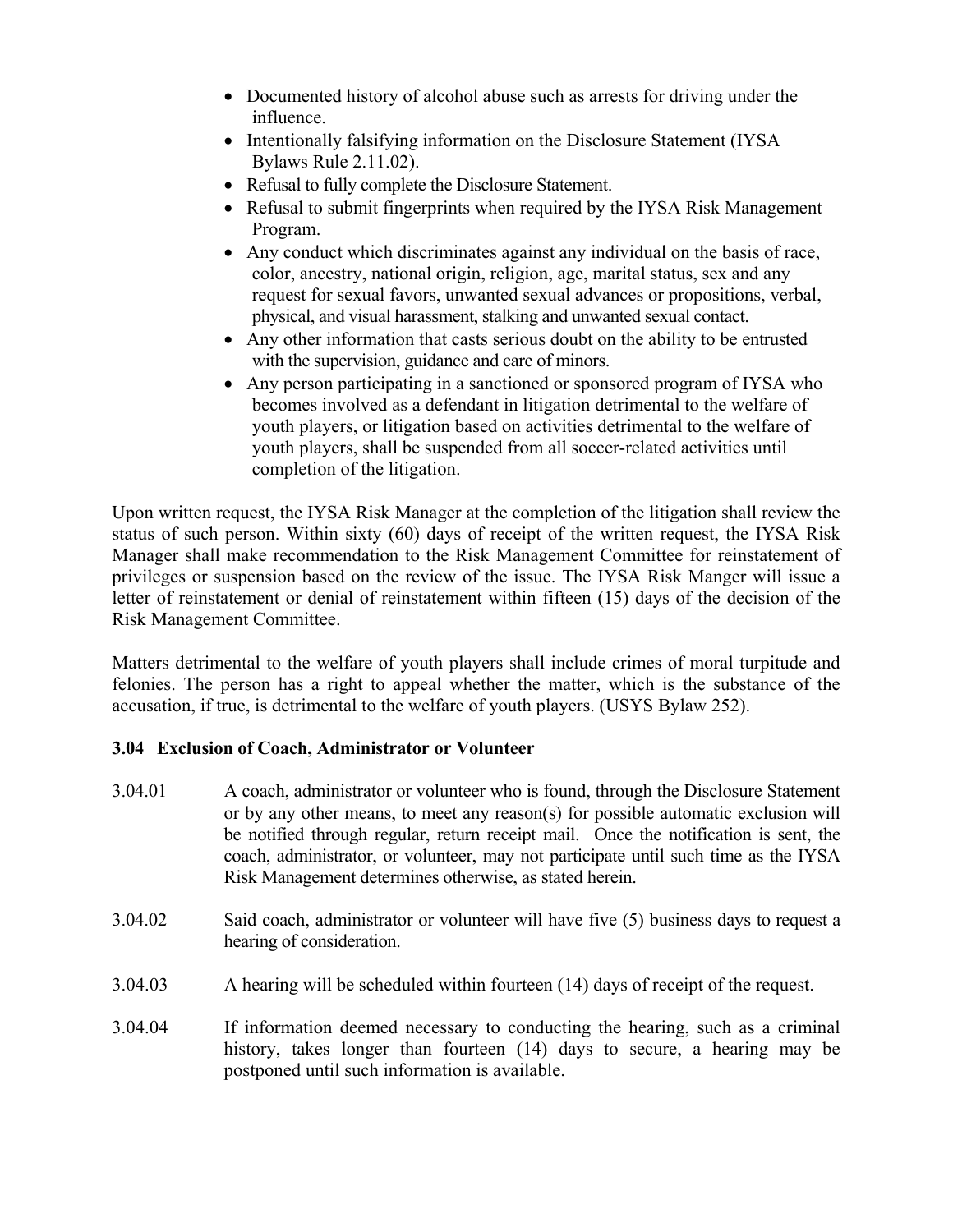- 3.04.05 If a hearing is not requested, the coach, administrator or volunteer will be automatically denied participation.
- 3.04.06 It may be necessary for the coach, administrator or volunteer to undergo a legally sensitive criminal history and background check, which may require fingerprinting, at the time the request for a hearing is made.
- 3.04.07 The decision of the Risk Management Committee will be communicated in writing by the IYSA Risk Manager to the coach, administrator or volunteer within five (5) business days of the conclusion of the hearing by regular, return receipt mail.
- 3.04.08 Once a coach, administrator or volunteer privilege to participate has been denied, suspended, or revoked, it may not be restored except through the decision of the IYSA Risk Management Committee or through the appeal process (3.05).

## **3.05 Appeal Procedure**

- 3.05.01 All appeals will be held at the IYSA Risk Management Appeal Board herein defined.
- 3.05.02 The coach, administrator or volunteer will have five (5) business days from the date of receiving or refusing to receive the Risk Management Committee's decision in Rule 3.04.07 in which to request, in writing, an appeal or the Risk Management Committee's Decision. The request will be sent to the IYSA Risk Manager.
- 3.05.03 An appeal will be scheduled within fourteen (14) days of receipt of the request.
- 3.05.04 If information deemed necessary to conducting the appeal, such as a criminal history, takes longer than fourteen (14) days to secure, the appeal may be postponed until such information is available.
- 3.05.05 The decision of the Risk Management Appeal Board will be communicated in writing by the IYSA Risk Manager to the coach, administrator or volunteer within five (5) business days of the conclusion of the appeal.

## **3.06 Confidentiality and Ethics**

- 3.06.01 The Disclosure Statements shall be used only for the purpose of registering coaches, administrators and volunteers in IYSA. The IYSA Risk Manager, the IYSA Risk Management Committee, and the IYSA Risk Management Appeal Board may use information in the hearing process for denial, suspension, or revocation of privileges.
- 3.06.02 Record storage will be under lock and key in the IYSA administrative office and only accessible by the IYSA Risk Manager and designated alternate.
- 3.06.03 Record reproduction will be limited to a single copy of the Disclosure Statement and/or the results of the criminal history and background check (along with any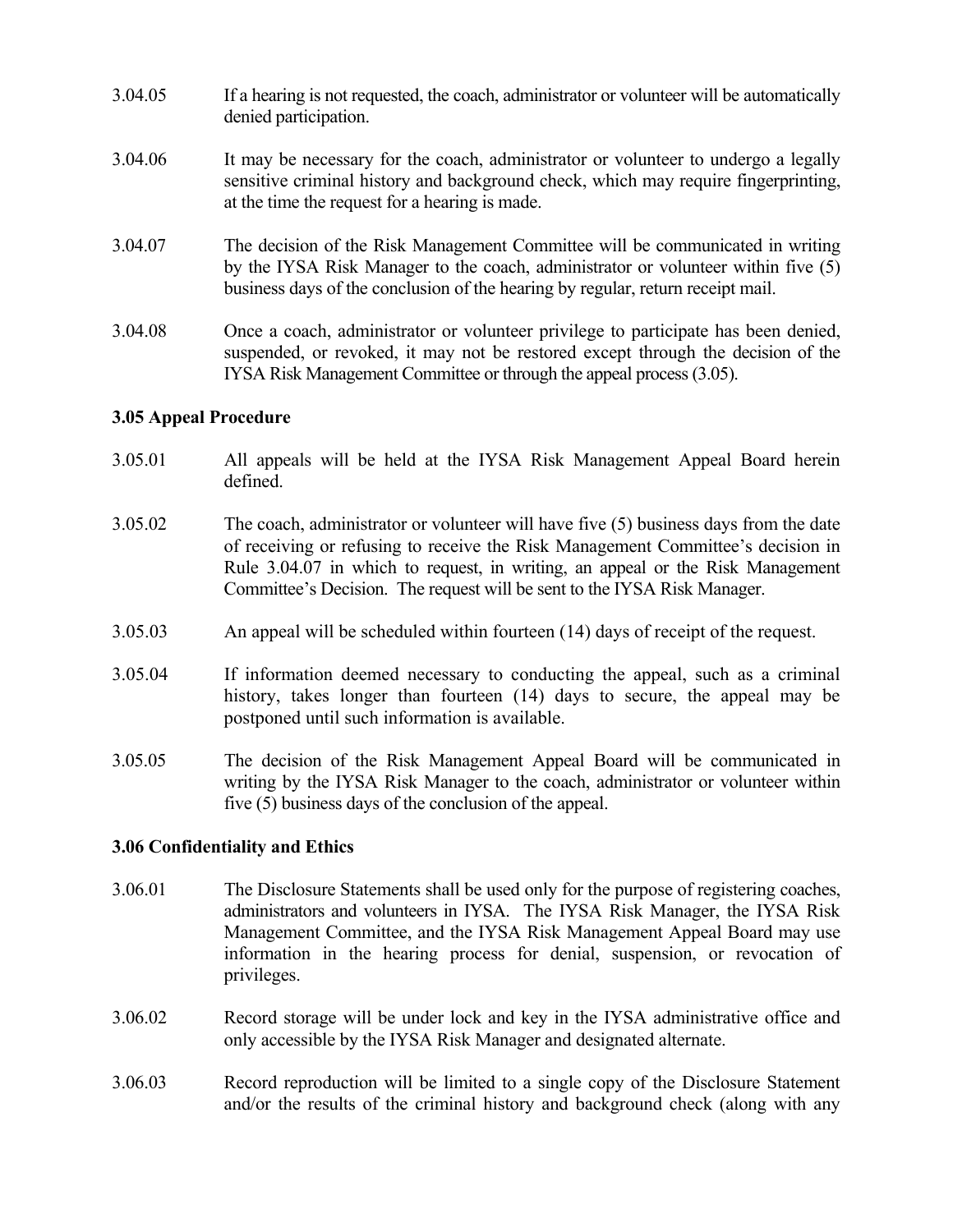|         | supporting documents) to be controlled by the IYSA Risk Manager. The original<br>will be filed at the IYSA administrative office.                                                                                                                                                                                                                                  |
|---------|--------------------------------------------------------------------------------------------------------------------------------------------------------------------------------------------------------------------------------------------------------------------------------------------------------------------------------------------------------------------|
| 3.06.04 | Any record may be reproduced for use during a hearing and/or appeal of denial,<br>suspension, or revocation as needed. Any record reproduced for such use will be<br>collected and destroyed at the conclusion of the hearing and/or appeal.                                                                                                                       |
| 3.06.05 | The IYSA Risk Manager, Risk Management Committee and Risk Management<br>Appeal Board will sign and abide by the "Confidentiality Disclosure Agreement"<br>(Appendix A3). The purpose of this agreement is to communicate the security and<br>confidentiality requirements of the information. Misuse of risk management<br>information may result in legal action. |
| 3.06.06 | Disclosure Statements and associated information shall be retained for seven years<br>following the last season of registration.                                                                                                                                                                                                                                   |

## **4.0 IYSA MEMBER RISK MANAGEMENT PROGRAM GUIDELINES**

These guidelines are provided for informational purposes only. However, IYSA members must implement these or similar guidelines for their organization. IYSA is not responsible for the implementation or administration of the following guidelines. All members must have a Risk Manager to implement the Risk Management Program at the local level.

## **4.01 General Guidelines**

- 4.01.01 Identify Risks:
	- People Board members, coaches, administrators, volunteers, referees, players, spectators, others.
	- Property Fields, equipment, buildings, bank accounts, other.
	- Income Registration fees, donations, sales, team funds, tournament fees, other.
	- Food Sale of food and drink at games and tournaments.
	- Goodwill Reputation of organization, community standing, future fundraising, future players, future volunteers, future field use.
- 4.01.02 Assess Risks: The member needs to determine which risk it can accept, what type of insurance is needed, and how risks can be reduced and controlled. After risks are identified, assess each in relation to the overall mission of providing soccer, and do not lose sight of the reason for the organization's existence.
- 4.01.03 Control Risks: Risk assessment provides a basis for determining sensible controls of the risks. No plan is perfect, but a reasonable plan can be developed so coaches, administrators and volunteers will feel reasonably secure in their assigned tasks.
- 4.01.04 Implement Strategy: There are five concepts of risk containment strategy: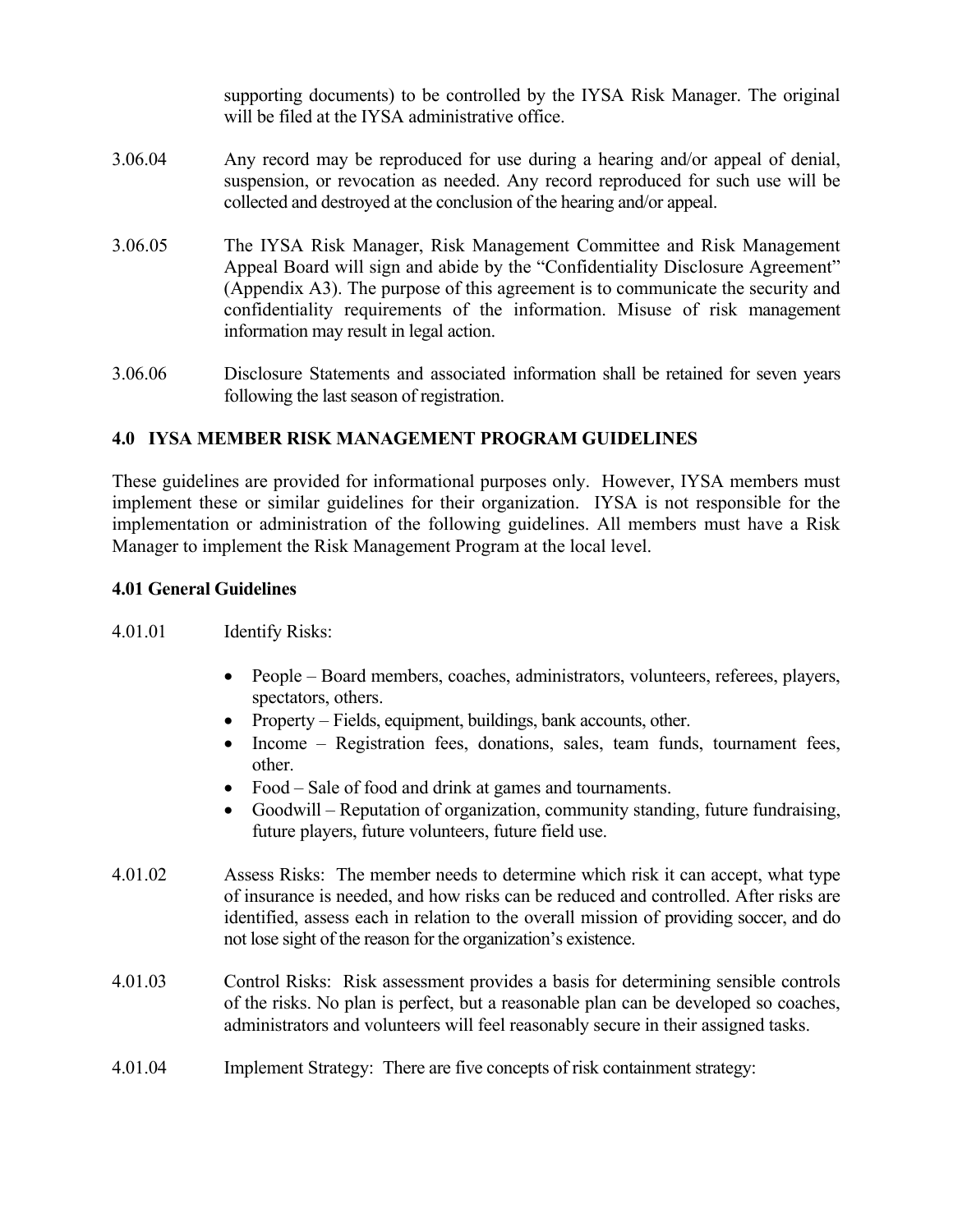- Avoid Do not offer a service that is considered too risky.
- Modify Change the activity so the chance of harm occurring and the potential damage are acceptable.
- Transfer Shift the financial aspect of risk through contracts or insurance. (Make sure the organization member and owners of fields are properly insured, and wherever possible have field ownership in City, County or State government.)
- Retain Accept the risk and prepare for the consequences.
- Review Continually review and revise the Risk Management Program to ensure continued application. It is the duty of every coach, administrator and volunteer to be alert for and report potential hazardous conditions, and if one is reported the member needs to follow through on such a report.

## **4.02 Financial Guidelines**

US Youth Soccer supplies guidelines for financial management at the URL: http://www.usyouthsoccer.org.downloads/national\_office/FinancialManagement.pdf

## **4.03 Health and Well-Being Guidelines**

All coaches, administrators and volunteers must register with IYSA.

## *Each organization should advise all volunteers that two adults must be present with players during practices, games and other team functions.*

The registered coach and/or registered assistant coach must be in attendance at all practices, games and other team functions.

Children must never be left unattended after practices, games or team functions.

Adults share the responsibility for the player's health and well-being while at practices, games and team functions. Adults should:

|         | Plan the activity;<br>4.04 Prevention Tellightines instruction;                                                                                                                                                                   | Warn of inherent risks;                                                           |
|---------|-----------------------------------------------------------------------------------------------------------------------------------------------------------------------------------------------------------------------------------|-----------------------------------------------------------------------------------|
| 4.04.01 | Provide appropriate warm-up<br>Player end referees should alread personality of the property and not<br>ProVRNY participation until standard are met. Players pacitive ar shin guards at all times<br>Providedices and sampsroper | Supervise closely;<br>Provide appropriate first aid.                              |
| 4.04.02 | equipment;<br>level, experience and anticipated difficulty.                                                                                                                                                                       | Referees – Certified assignors should assign referees to games based upon age     |
| 4.04.03 | practices and games.                                                                                                                                                                                                              | Water – Coaches and parents should make sure players drink plenty of water during |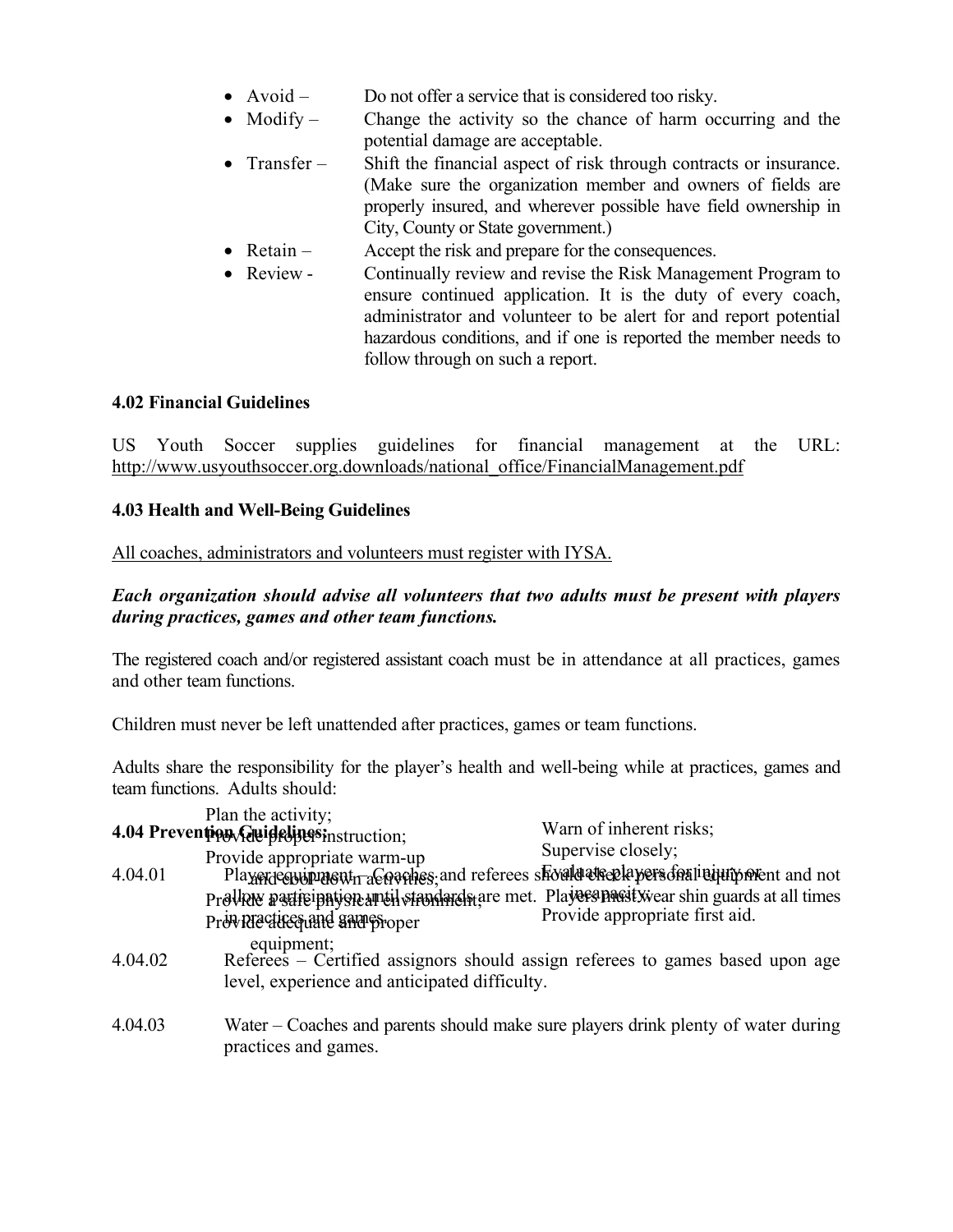- 4.04.04 Clinics Members should create safety awareness by providing safety clinics for all participants.
- 4.04.05 Food Food preparation for events must meet local and state regulations. Contracts for food and concession services must be with an entity which meets those regulations and provides proof of adequate insurance.
- 4.04.06 Signs Adequate signage should be maintained at all fields and facilities.

## **4.05 First Aid Guidelines**

Minimizing potential risks before they occur is preferable to dealing with problems when they arise: knowing what to do if a player gets overheated on a hot day; learning the signs of heat exhaustion and heat stroke; learning the signs and symptoms of a serious head injury; learning when not to move an injured player; learning when not to send a player back on to the field; learning what to do if a bystander has a heart attack – these are all areas that require coaches to obtain basic first aid training.

Coaches should have an emergency plan in place so that if someone is hurt in a practice or a game, the coach knows who to call, where emergency personnel might take the injured party, and how to contact family members. It is advisable to have a cell phone at the field in the event of an emergency.

| 4.05.01 | All medical release forms, with emergency contact information must be with the<br>team at all times during practices, games and team functions. |                                                                                                                                                                                                                                                              |  |
|---------|-------------------------------------------------------------------------------------------------------------------------------------------------|--------------------------------------------------------------------------------------------------------------------------------------------------------------------------------------------------------------------------------------------------------------|--|
| 4.05.02 | Coaches should not administer any medications or drugs at any time, without the<br>express written consent of the player's parent.              |                                                                                                                                                                                                                                                              |  |
| 4.05.03 | immediately.                                                                                                                                    | In the event of a medical emergency, appropriate action must be taken                                                                                                                                                                                        |  |
| 4.05.04 | present at all tournaments.                                                                                                                     | The first concern is always to make sure the player is not seriously injured. Never<br>move a player that may have internal injuries. If serious injury is suspected, clear<br>the field and summon medical help. IYSA requires that standby medical help be |  |
| 4.05.05 | away from spectators.                                                                                                                           | If it will not hurt the player more, remove him/her from the field to the sidelines                                                                                                                                                                          |  |
| 4.05.06 | Any head injuries resulting in disorientation should result in a player remaining<br>out of the remainder of the game or practice.              |                                                                                                                                                                                                                                                              |  |
| 4.05.07 | Each team should be required to have a first aid kit with the team at all times.<br>The First Aid Kit should include, but is not limited to:    |                                                                                                                                                                                                                                                              |  |
|         | Antiseptic wipes<br>Tweezers                                                                                                                    | Ace bandages<br>Plastic bags (for ice)                                                                                                                                                                                                                       |  |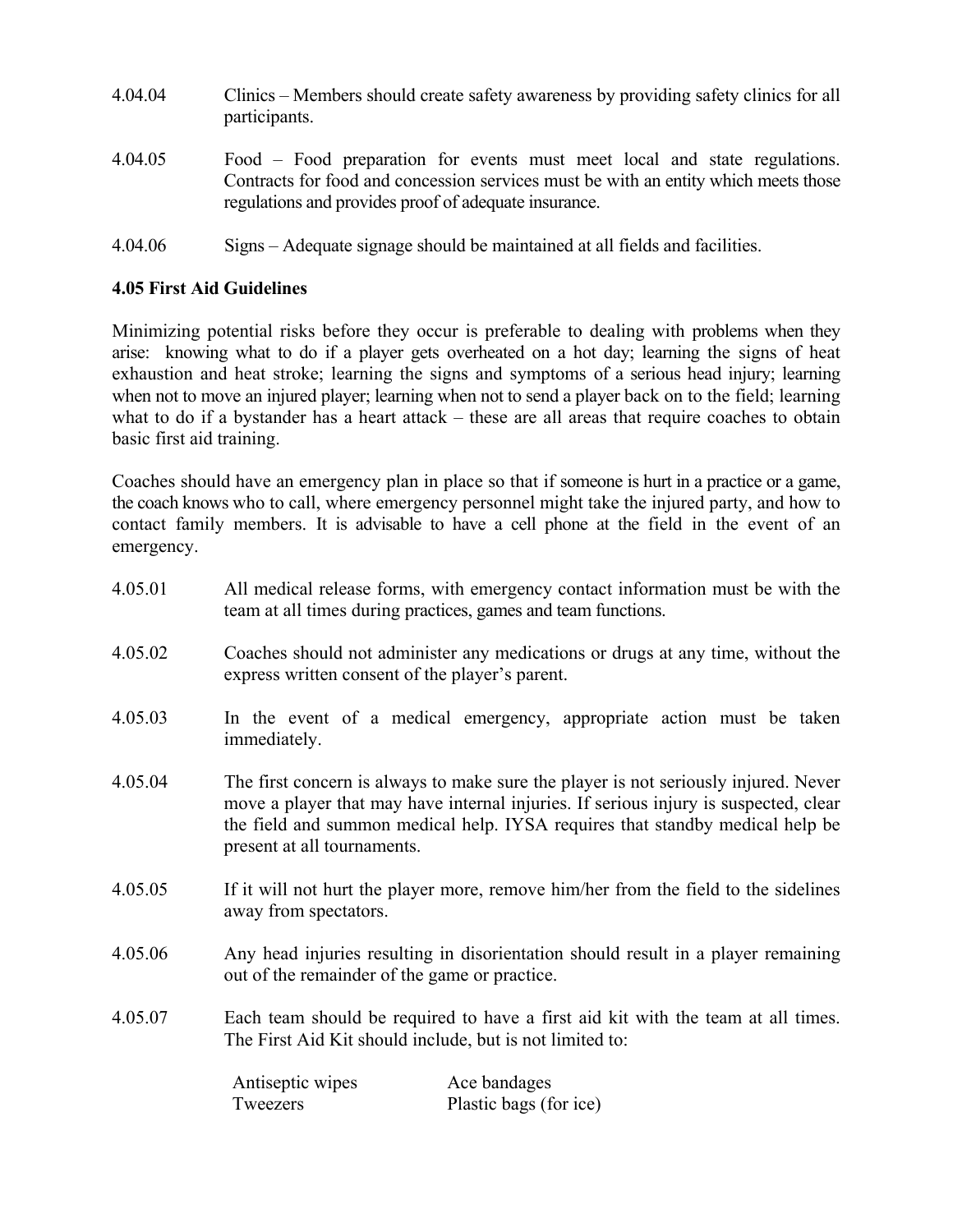| <b>Scissors</b>           | <b>Adhesive Tape</b>                                |
|---------------------------|-----------------------------------------------------|
| <b>Band-Aids</b>          | Latex Gloves (several pairs)                        |
| Roll Gauze                | <b>Plastic Trash Bags</b>                           |
| <b>Triangular Bandage</b> | Tube of Antibiotic Ointment                         |
| Eye Pads                  | Spray Bottle containing a solution of 1:10 chlorine |
| Feminine Pads             | bleach to water                                     |

#### **4.06 Procedures for Injuries Pertaining to Blood**

- 4.06.01 Any bleeding that occurs must be administered to with latex gloves and properly sterilized bandages. All bleeding must be stopped prior to re-entering the game or practice. Any bandages, uniforms or other items that have come in contact with blood must be properly disposed of.
- 4.06.02 Carry plastic bags at all times. These bags should be large enough to carry a uniform and shoes. It is also recommended that rags be carried and a spray bottle containing a 1:10 solution of chlorine bleach and water for wiping up surrounding areas. All tainted grass should be sprayed with the solution. A separate bag should include all contaminated articles including bandages, rags, wipes, etc. This bag should be tied off and placed in a covered container.
- 4.06.03 Referees will not allow a player on the field with a uniform that has an unacceptable amount of blood on it. More information can be found at URL: http://www.usyouthsoccer.org/downloads/national\_office/HandlingBloodbornePath ogens.pdf

#### **4.07 Fields and Goals Guidelines**

The organization needs a secure setting that is safe from both crime and bodily harm.

Members should work closely with local law enforcement officials to provide adequate security.

Before each practice and game coaches and referees should check grounds, including proper installation and anchoring of goals; identify, correct or mark dangerous areas; and communicate problems to participants, spectators, and officials.

Referees should call the game if a dangerous situation cannot be corrected.

Coaches should call practice if a dangerous situation cannot be corrected.

Dangerous conditions can include, but are not limited to: thunderstorms in the immediate area, fields ordered closed, standing water, weather and/or temperature extremes, a goal that is damaged, weakened, or otherwise in disrepair.

Never allow players to climb on or hang from goals.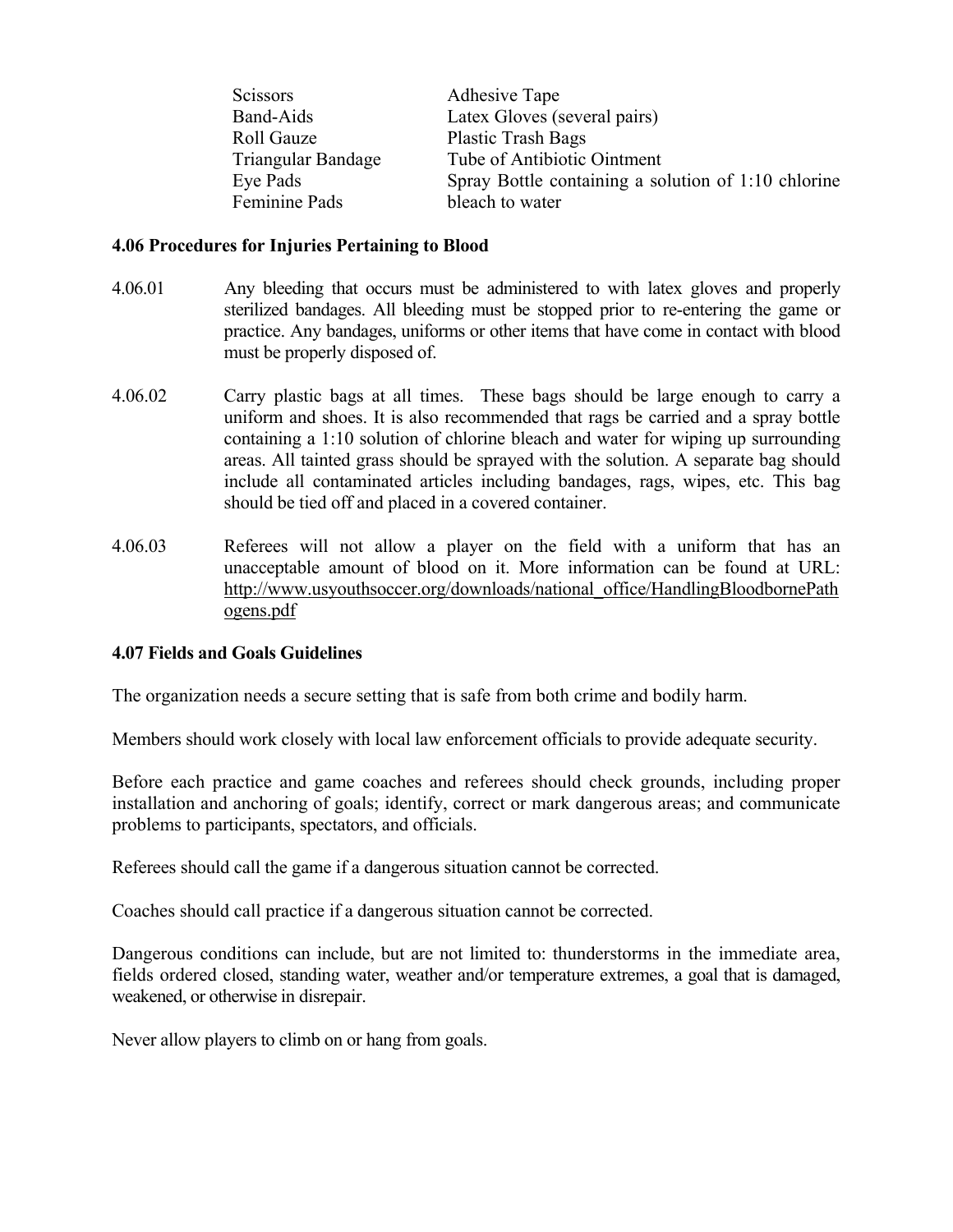If it is necessary to move goals, always use great care and always have enough adults to move goals safely. See Addendum A5 for a full outline of goal safety, requirements and consqeuences of not following policy.

## **4.08 Parent Responsibilities Guidelines**

Parents of players are permitted to attend or observe any IYSA practice. Parental involvement is the best way to assure a good experience for the children.

Parents should support the team, should cheer for all players on the team, and should refrain from criticizing other players, the coach, or the referee.

If a field cannot be clearly seen from the street or parking area, parents should escort their children to the field and make sure a coach or other team adult is present before leaving. Children who need to leave early should be picked up on the field by a parent.

## **4.09 Transportation Guidelines**

All team travel must be preceded by a plan for lodging and supervision signed by parents.

Only adults may transport players. Adults transporting players must model safe driving techniques and enforce seat belt use for all vehicle occupants. Prior to transporting any player, players and parents must sign a release of liability for said player transportation.

## **4.10 Behavior Guidelines**

It is the responsibility of every coach, administrator and volunteer to avoid situations with minors that have the potential of being misunderstood or misinterpreted.

It is the responsibility of the coach to set the standard of behavior on the field. It is also incumbent upon the coach to control the actions of the coaching staff, players, and spectators.

- 4.10.01 Physical Contact: Coaches, administrators and volunteers must be aware that physical contact can be misinterpreted. Physical contact should be limited to that necessary to teach a skill, treat an injury, or console or congratulate the player. Physical intimidation, physical punishment, or threatening a player with physical harm are not appropriate behaviors and will not be tolerated.
	- Sexual contact or harassment of any kind between coaches, administrators or volunteers and players is prohibited whether or not the contact or harassment is consensual.
	- Hazing or any type of initiation is prohibited.
	- Corporal punishment is prohibited.
	- Hitting or slapping is prohibited.
- 4.10.02 Social Contact: Coaches, administrators and volunteers must be aware that social contact can be misinterpreted. Coaches, administrators and volunteers should not spend time or socialize alone with players. Pulling a player to the side for additional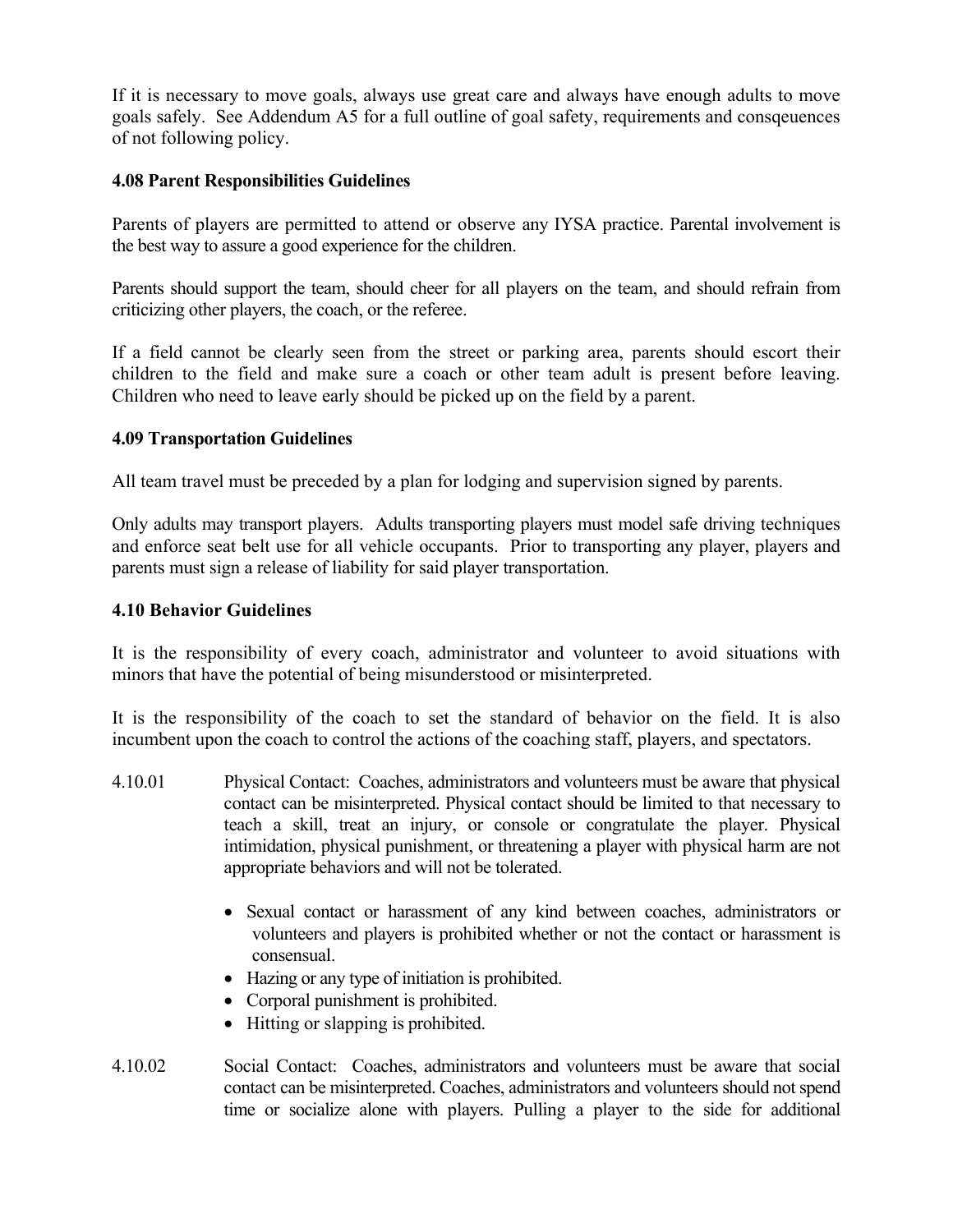instruction in plain view of the remainder of the team would be an exception to this rule. However, a coach, administrator or volunteer must avoid a one-on-one situation with a child.

## 4.10.03 Language:

- Coaches, administrators and volunteers should model good communication skills.
- Offensive or vulgar language is unacceptable. Name-calling or harassment will not be tolerated.
- Language that is denigrating in nature, content, or tone or refers to one's appearance, gender, race, national origin, disability, sexual orientation, or religion is not acceptable. Insults and demeaning nicknames are not permitted.
- Inappropriate language or threatening language may be grounds for removal from a game or the premises or both.

## **4.11 Child Abuse Guidelines**

All coaches, administrators and volunteers should immediately report any suspected abuse to the local county child abuse authorities and to the IYSA Risk Manager. The IYSA Risk Manager, upon notification of such a report, will follow up with the child abuse authorities. Child abuse reporting forms may be obtained by calling the Forms office of the local Child Protection Agency. It is not the responsibility of the reporting party to investigate the allegations. Once the report has been made, the legal authorities will investigate. All information on the reporting party will be kept in confidence by the legal authorities.

There are four types of reportable child abuse:

- 4.11.01 Sexual: This involves improper touching of private parts, penetration, flashing, the use of pornography, or similar acts. This includes any type of improper behavior where there is a difference in power and control (e.g., adult/child, older child/younger child). There may be threats against the victim or members of the victim's family.
- 4.11.02 Physical: Anything that leaves a mark is reportable, such as black eyes, swollen lips, finger marks on the face or other areas.
- 4.11.03 Neglect: Incapacitation by the caregivers. This could include not providing a home, food, water, clothing, or supervision for long periods of time or while taking illicit drugs.
- 4.11.04 Emotional: Verbally abusing a child.

## **4.12 Lawsuit Guidelines**

IYSA registered coaches, administrators and volunteers are covered by liability insurance and professional assistance and guidance is available. Any litigation process requires tremendous cooperation and time commitment for the persons involved. The burden cannot be solely that of the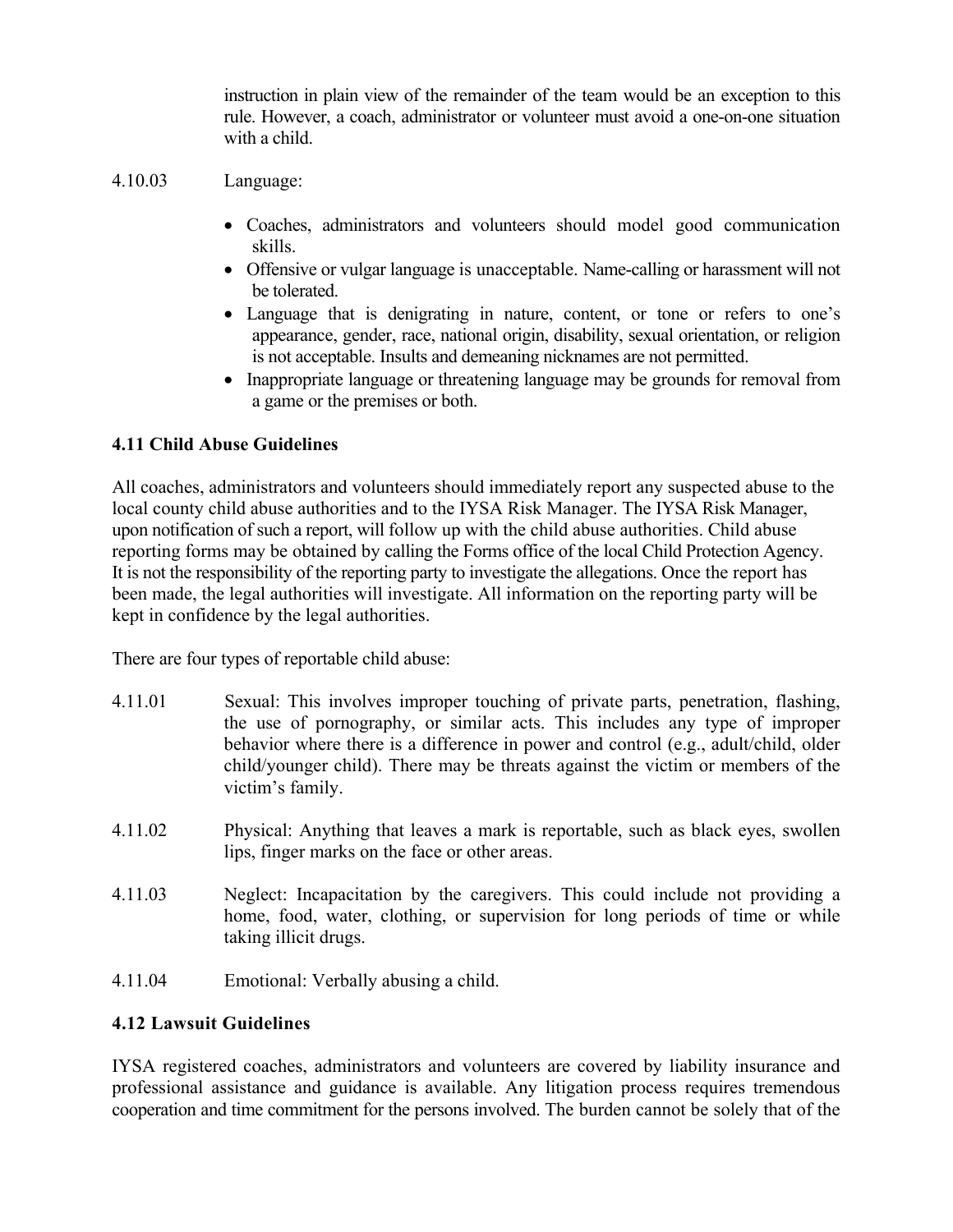insurance company or a defense attorney. More information can be found at URL: http://www.usyouthsoccer.org/downloads/national\_office/LivingThroughaLawsuit.pdf

The following immediate actions are suggested:

| 4.12.01 | Contact the IYSA administrative office to obtain insurance company information<br>immediately.                                                                        |
|---------|-----------------------------------------------------------------------------------------------------------------------------------------------------------------------|
| 4.12.02 | Photocopy the suit and any additional information pertaining to the incident.                                                                                         |
| 4.12.03 | Send, via registered mail, the original of the summons/complaint and any other<br>pertinent information to the insurance company.                                     |
| 4.12.04 | Do not discuss the case with any person other than your lawyer or insurance<br>representative.                                                                        |
| 4.12.05 | Call the insurance representative if no response has been received from the<br>insurance company representative or company-appointed lawyer within three (3)<br>days. |
| 4.12.06 | Take the time to provide all the information and details to the company-appointed<br>lawyer.                                                                          |

## **4.13 Violations**

Any person witnessing a violation of these guidelines has an obligation to report the incident to the IYSA member Risk Manager.

The IYSA member Risk Manager will investigate complaints about misconduct by coaches, administrators, volunteers, parents and/or players. Violations will be handled in accordance with existing policies of each member. Findings and sanctions, if any, will be submitted to the IYSA District Risk Manager and the IYSA Risk Manager for determination of additional sanctions, if any. Sanctions can include counseling, probation, fines or suspension from IYSA and/or USYS activities.

Appeals of the decision of the Risk Management Committee may be made in accordance with IYSA procedures (3.05).

If the circumstances of the complaint indicate a probability of criminal behavior, the IYSA member will report the matter to the appropriate legal authorities.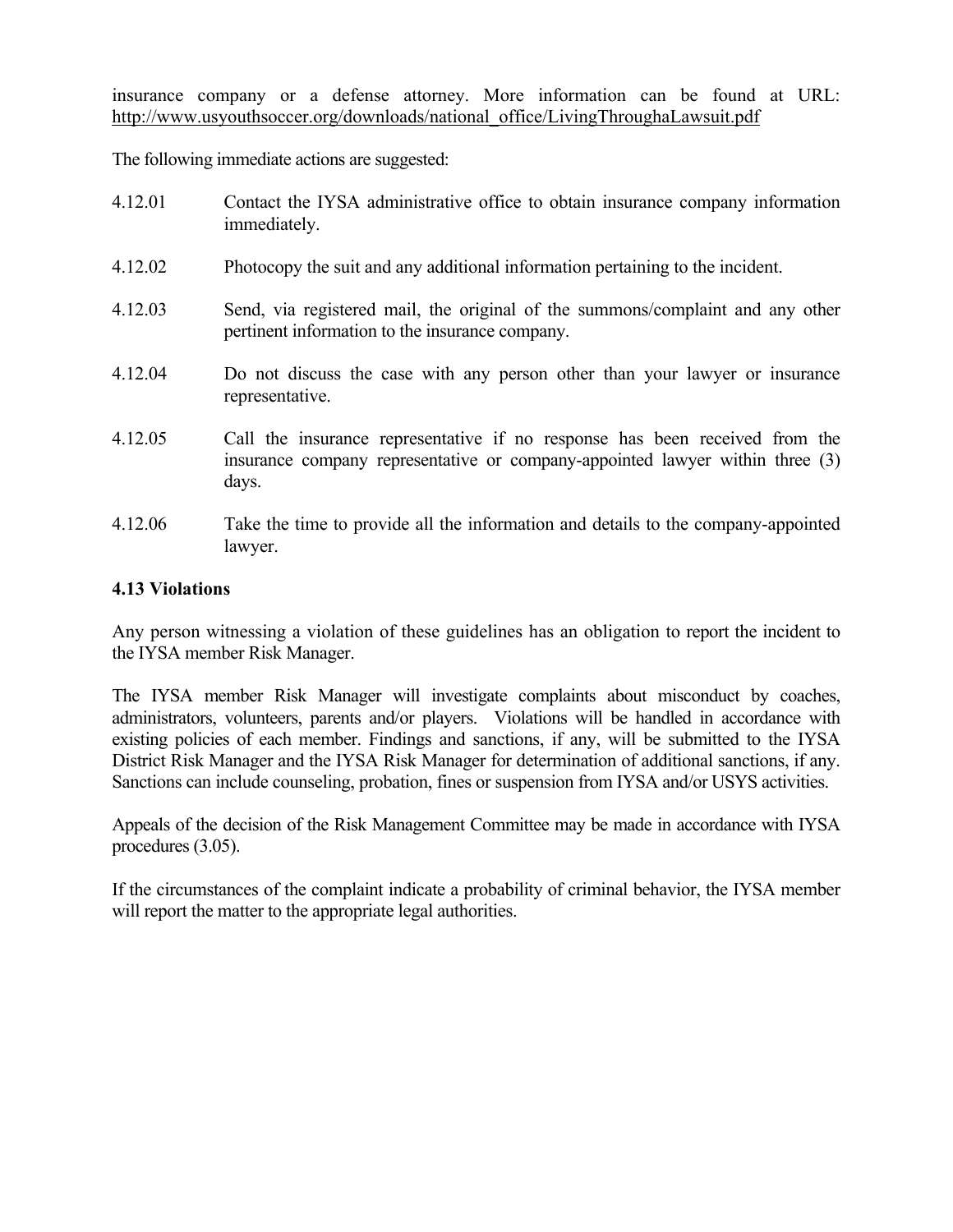## **IDAHO YOUTH SOCCER ASSOCIATION RISK MANAGEMENT POLICY**

# **Appendices**

| <b>Appendix A1</b> | Volunteer Registration & Disclosure Form              |
|--------------------|-------------------------------------------------------|
| <b>Appendix A2</b> | Release of Information Form                           |
| <b>Appendix A3</b> | Confidentiality Disclosure Agreement Form             |
| <b>Appendix A4</b> | Violations - Contact Process/Basic Info               |
| Appendix A5        | Portable Goal Safety                                  |
| <b>Appendix A6</b> | Organization Statement of Understanding and Agreement |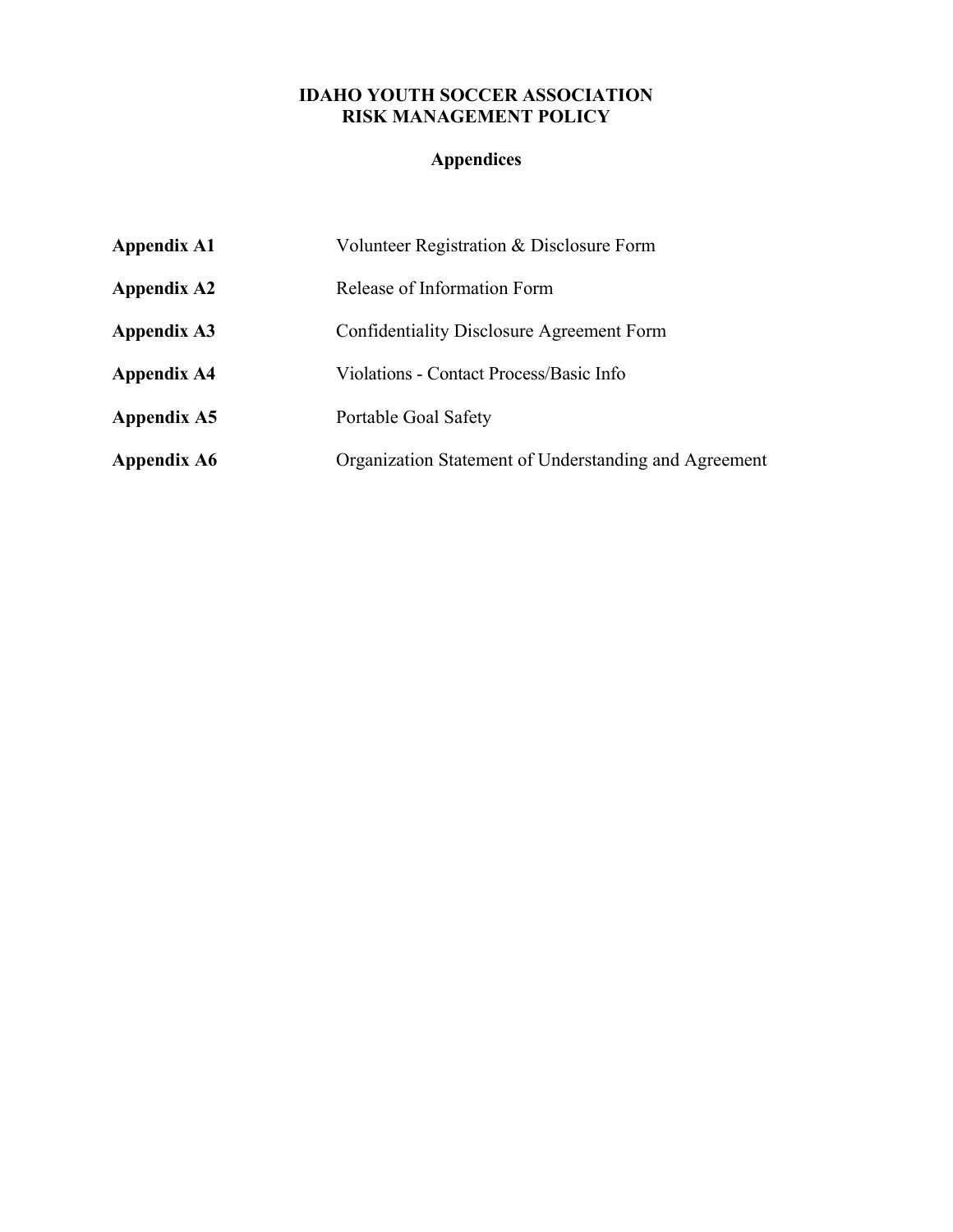# **APPENDIX A1 IYSA'S VOLUNTEER REGISTRATION & DISCLOSURE FORM (VRD)**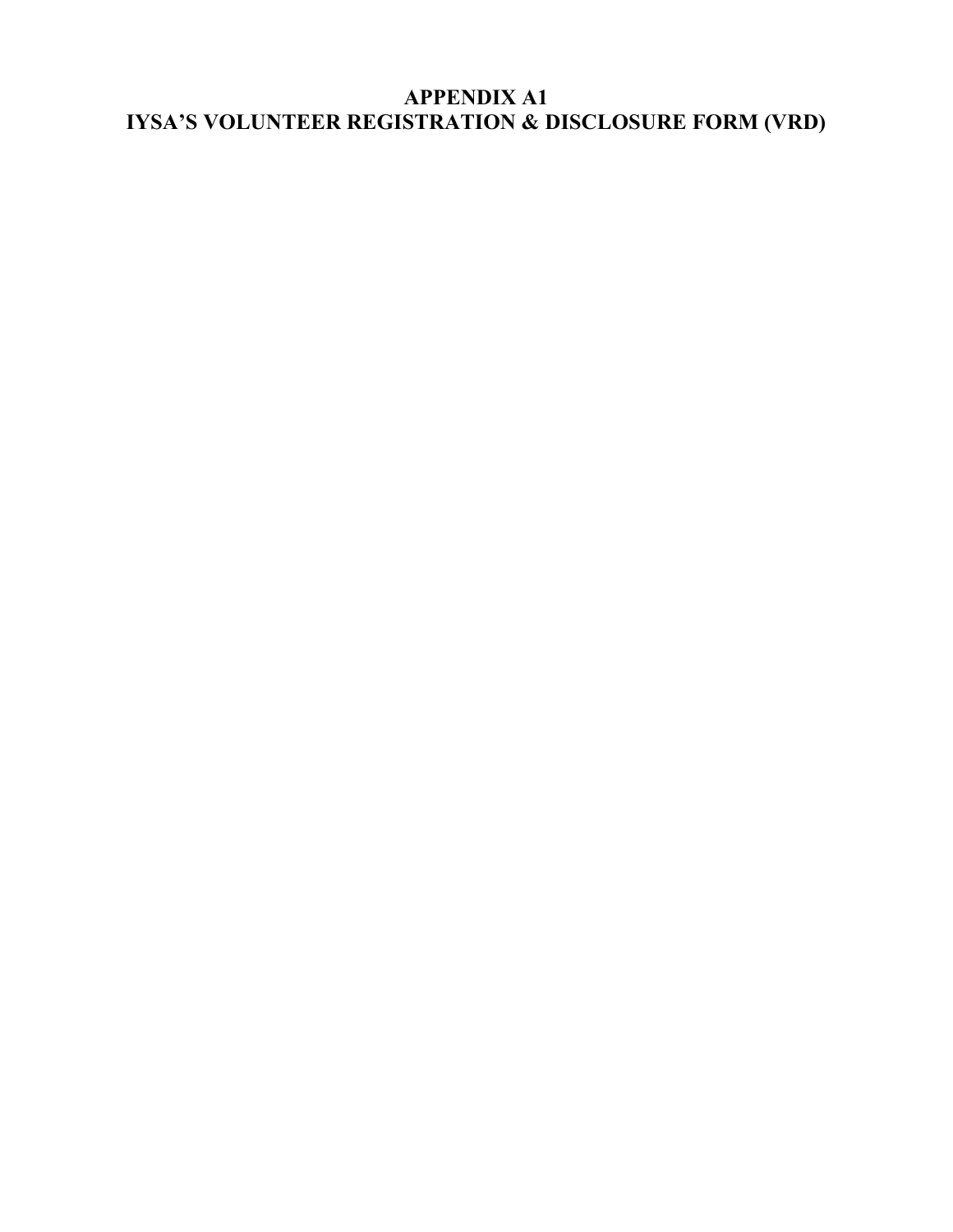# **APPENDIX A2 RELEASE OF INFORMATION**

|                                                               | Date of Birth: |
|---------------------------------------------------------------|----------------|
| Social Security Number:                                       |                |
|                                                               |                |
| I hereby authorize                                            |                |
| located at:<br>to release information or records about me to: |                |
| <b>IDAHO YOUTH SOCCER ASSOCIATION</b>                         |                |

# 2419 W. State Street, Ste. #2 Boise, ID 83702

As part of the Idaho Youth Soccer Association Risk Management program, all coaches, managers, and volunteers must submit to a criminal and background check unless they show proof that one was recently done by either a federal or state government.

I am hereby requesting the release of this information for proof that your agency recently completed a background check on me.

**Signature** 

\_\_\_\_\_\_\_\_\_\_\_\_\_\_\_\_\_\_\_\_\_\_\_\_\_\_\_\_\_\_\_\_\_\_\_\_ Date: \_\_\_\_\_\_\_\_\_\_\_\_\_\_\_\_\_\_\_\_\_\_\_\_\_\_\_\_

Print Name

 $\mathcal{L}_\text{max}$  , and the set of the set of the set of the set of the set of the set of the set of the set of the set of the set of the set of the set of the set of the set of the set of the set of the set of the set of the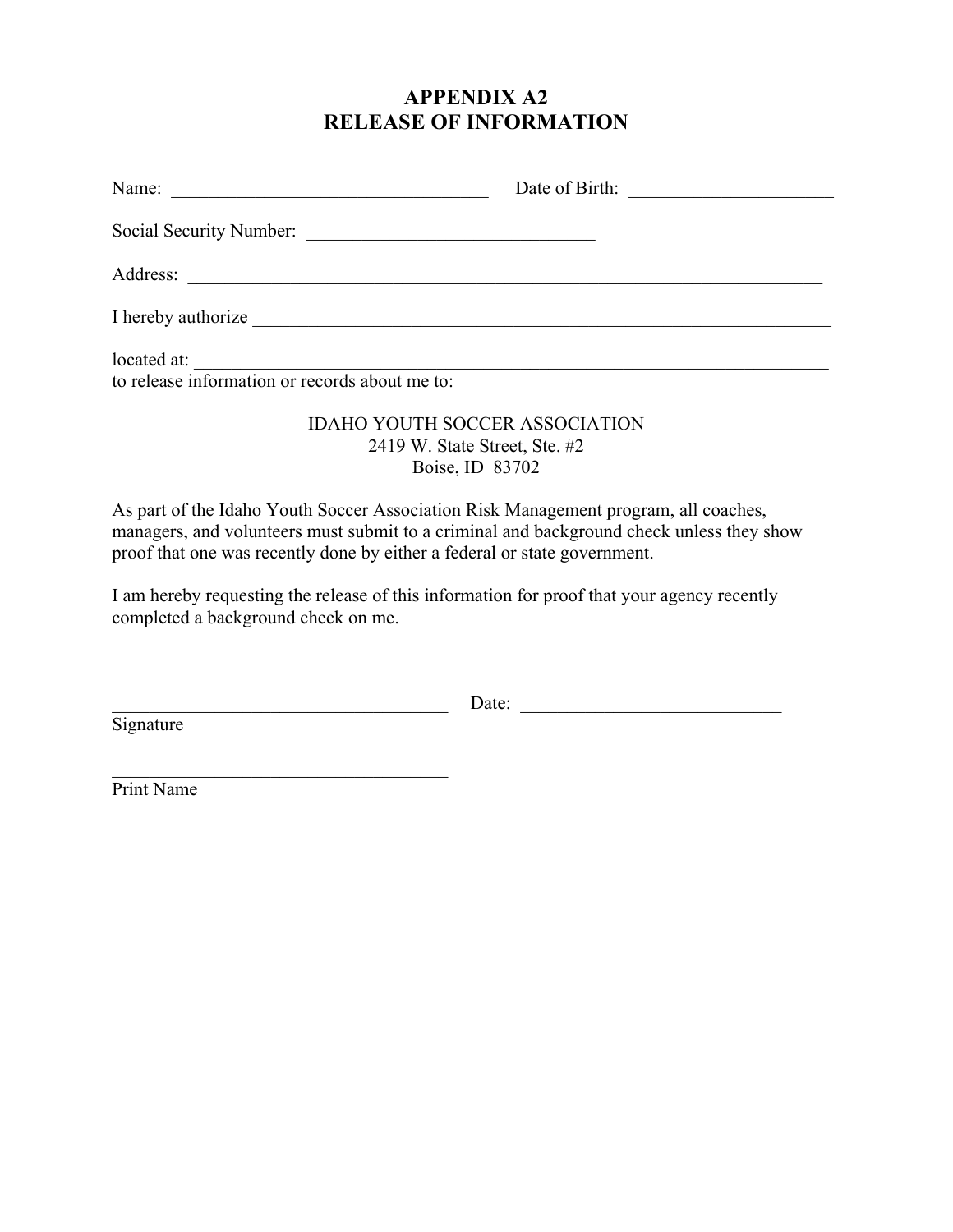## **APPENDIX A3 CONFIDENTIALITY DISCLOSURE AGREEMENT**

| This Agreement is entered into this                       | day of | 2005 by and between                                                                               |
|-----------------------------------------------------------|--------|---------------------------------------------------------------------------------------------------|
|                                                           |        | residing at                                                                                       |
|                                                           |        | <i>(hereinafter)</i>                                                                              |
|                                                           |        | referred to as "Volunteer") and Idaho Youth Soccer with offices at 2419 W. State Street, Ste. #2, |
| Boise, Idaho, 83702, (hereinafter referred to as "IYSA"). |        |                                                                                                   |

**WHEREAS**, IYSA has access to certain information relating to the risk management legally sensitive criminal and background checks of coaches, administrators and volunteers including names, addresses, social security numbers and other pertinent information that is confidential and proprietary to IYSA or IYSA's background check vendor (hereinafter "Confidential Information"); and

**WHEREAS**, the Volunteer is willing to receive disclosure of the Confidential Information pursuant to the terms of this Agreement for the purpose of accessing sensitive information;

**NOW THEREFORE**, in consideration for the mutual undertakings of IYSA and the Volunteer under this Agreement, the parties agree as follows:

1. **Disclosure**. IYSA agrees to disclose, and Volunteer agrees to receive the Confidential Information.

## 2. **Confidentiality.**

 2.1 **No Use.** Volunteer agrees not to use the Confidential Information in any way except for the purpose set forth above.

 2.2 **No Disclosure.** Volunteer agrees to use its best efforts to prevent and protect the Confidential Information, or any part thereof, from disclosure to any person other than the Risk Management Committee.

 2.3 **Protection of Secrecy.** Volunteer agrees to take all steps reasonably necessary to protect the secrecy of the Confidential Information, and prevent the Confidential Information from falling into the public domain or into the possession of unauthorized persons. Volunteer also agrees to review all information at the business office of the IYSA or where indicated by the Risk Management Director.

3. **Limits on Confidential Information**. Confidential Information shall not be deemed proprietary and the Volunteer shall have no obligation with respect to such information where the information:

 (a) was known to Volunteer prior to receiving any of the Confidential Information from the Disclosure;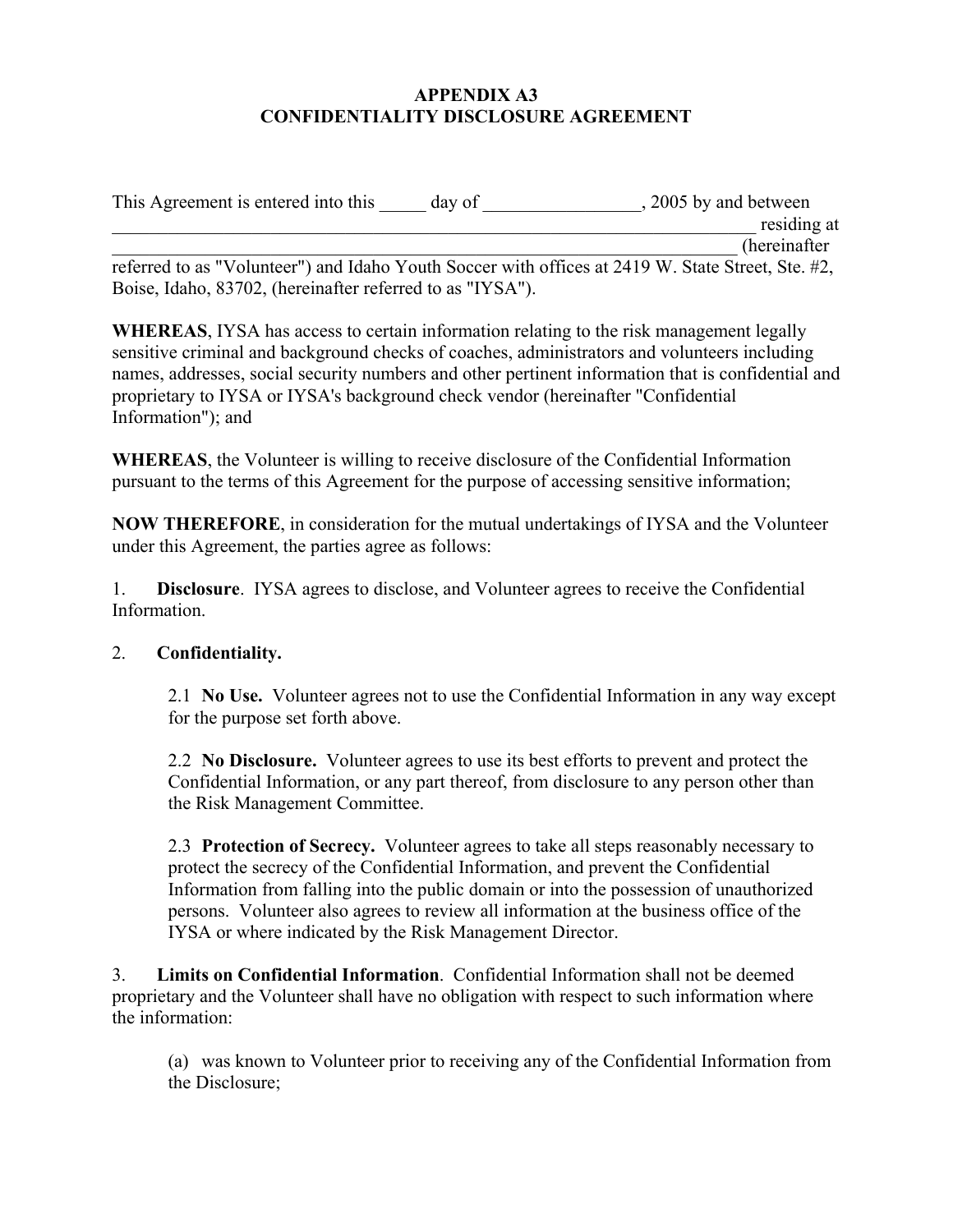(b) has become publicly known through no wrongful act of Volunteer;

 (c) was received by Volunteer without breach of this Agreement from a third party without restriction as to the use and disclosure of the information;

 (d) was independently developed by Volunteer without use of the Confidential Information; or

(e) was ordered to be publicly released by the requirement of a government agency.

4. **Ownership of Confidential Information**. Volunteer agrees that all Confidential Information shall remain the property of IYSA, and that IYSA may use such Confidential Information for any purpose without obligation to the Volunteer. Nothing contained herein shall be construed as granting or implying any transfer or rights to Volunteer in the Confidential Information, or any patents or other intellectual property protecting or relating to the Confidential Information.

5. **Term and Termination.** The obligations of this Agreement shall be continuing until the Confidential Information disclosed to Volunteer is no longer confidential.

6. **Survival of Rights and Obligations**. This Agreement shall be binding upon, inure to the benefit of, and be enforceable by (a) IYSA, its successors, and assigns; and (b) Volunteer, its successors and assignees.

**IN WITENESS WHEREOF**, the parties have executed this agreement effective as of the date first written above.

IYSA: VOLUNTEER: IDAHO YOUTH SOCCER ASSOCIATION

| - |  |
|---|--|
| ╌ |  |

Print Name: \_\_\_\_\_\_\_\_\_\_\_\_\_\_\_\_\_\_\_\_\_\_ Print Name: \_\_\_\_\_\_\_\_\_\_\_\_\_\_\_\_\_\_\_\_\_\_

| Title: |  |
|--------|--|
|--------|--|

Date: \_\_\_\_\_\_\_\_\_\_\_\_\_\_\_\_\_\_\_\_\_\_\_\_\_\_\_\_ Date: \_\_\_\_\_\_\_\_\_\_\_\_\_\_\_\_\_\_\_\_\_\_\_\_\_\_\_\_\_\_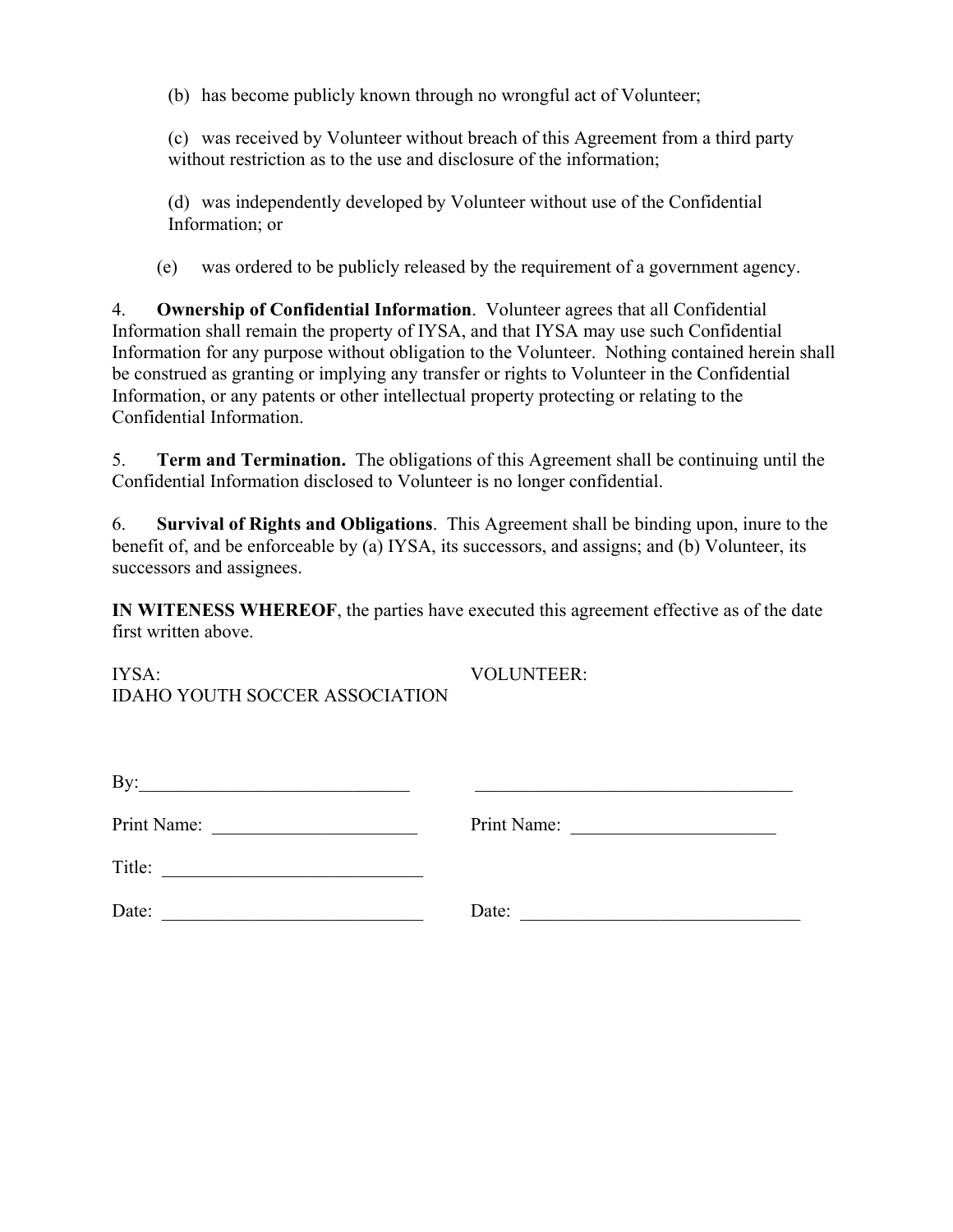## **IDAHO YOUTH SOCCER ASSOCIATION RISK MANAGEMENT POLICY**

## **Appendix A4 Violations - Contact Process**

Any person witnessing a violation of these guidelines has an obligation to report the incident first to the IYSA member Risk Manager. (If no member Risk Manager is designated, the member Risk Manager is the member President.)

The IYSA member Risk Manager will investigate complaints about misconduct by coaches, administrators, volunteers, parents and/or players. Violations will be handled in accordance with the existing policies of each member.

If the circumstances of the complaint indicate a probability of criminal behavior, the IYSA member Risk Manager will report the matter to the appropriate legal authorities.

The IYSA member Risk Manager shall act as the first point of contact for risk management concerns and will report each incident or non-compliance to the IYSA District Risk Manager. (If no District Risk Manager is designated, the District Risk Manager is the District Commissioner.) The District Risk Manager shall act as the District point of contact for risk management concerns and report each incident or non-compliance to the IYSA Risk Manager.

Findings and sanctions, if any, will be submitted to the IYSA Risk Manager for determination of additional sanctions, if any. Sanctions can include counseling, probation, fines or suspension from IYSA and/or USYS activities.

Appeals of the decision of the Risk Management Committee may be made in accordance with IYSA procedures.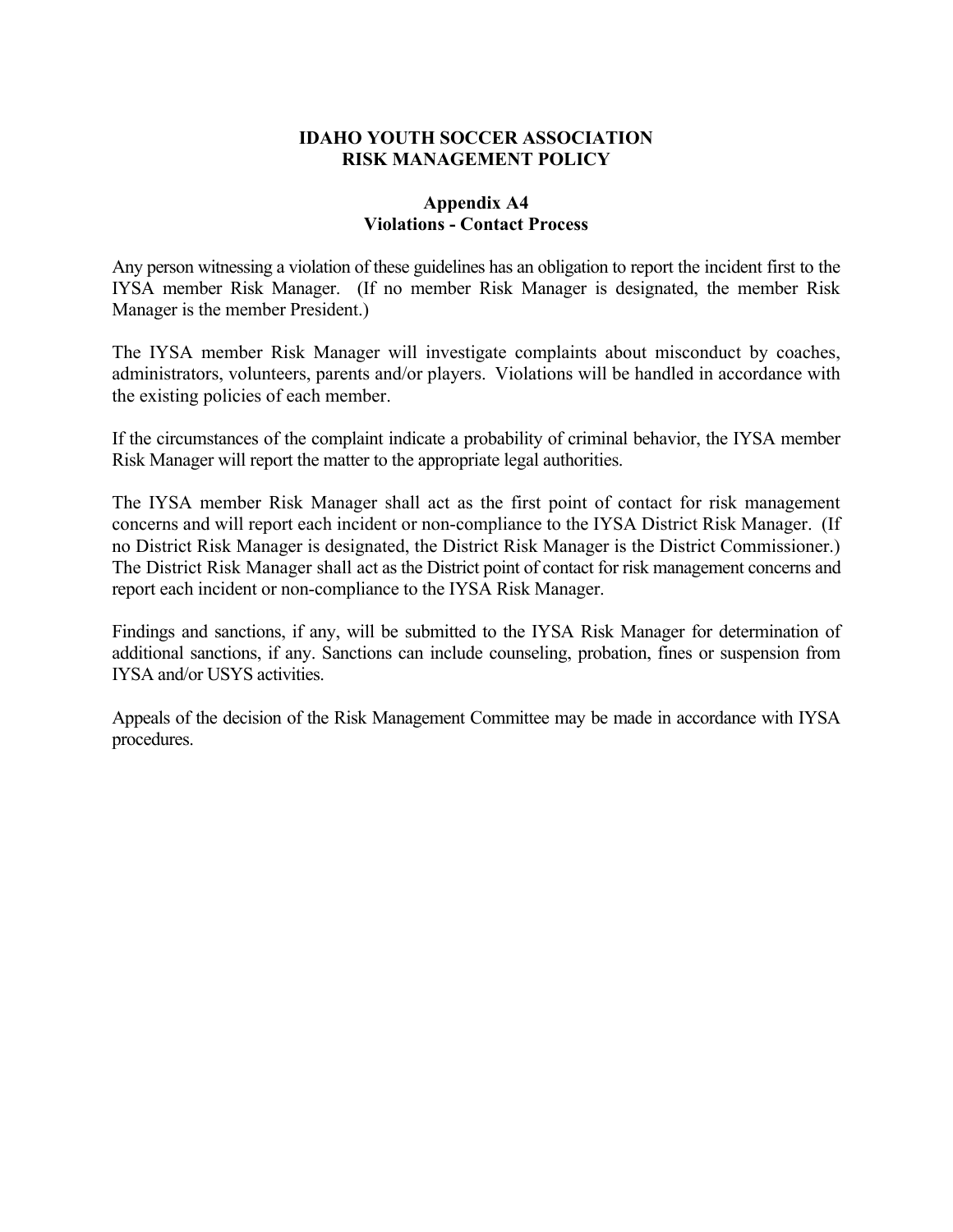## *APPENDIX A5*  **PORTABLE SOCCER GOAL SAFETY**

This program addresses moveable/portable soccer goal safety, particularly full size or near full size goals. Soccer goals have caused dozens of deaths and hundreds of injuries when falling over. The incidents are linked by a single trend: **the goals were not properly secured to keep them from tipping.** Some were felled by wind, others from persons climbing on or hanging from the goals, and a few collapsed because they were weakened by climbing or hanging from them. Many of the goals were not even setup for use in a game.

There are approximately 500,000 soccer goals in the United States, and they were built by a variety of manufacturers, including many homemade goals. Typically goals weigh between 150 and 500 pounds, which is the reason they can cause such serious injuries. The design requirements are quite strict and should include a backstay that acts as a counterbalance to reduce tipping. The diameter of the uprights and cross bar of regulation goals are spelled out by FIFA, and there is an ASTM counterbalance standard which stipulates the amount of force (30#) the crossbar may produce at a point 1 foot above the ground. This weight limit assumes a person struck by the crossbar may be injured, but likely not killed. Securing portable goals is the best method to ensure they stay upright and do not fall over.

Keep the players on your fields safe by following the guidelines on soccer goal safety.

## A. **Goal Safety Policy**

Any coach who participate in practice or a game where the goals are not securely anchored shall be fined not less than \$200 and suspended for a minimum of not less than one (1) calendar year from the date of the practice or game involved. In the event the goal is not securely anchored, the entity (team, club, league, state) that has primary responsibility for the field or event upon which the unsecured goal is situated shall be fined \$1,000. Coach means the head coach, any assistant coach, trainer or any other team official present at the time of the violation. The entity against which a fine is imposed shall be in bad standing until the fine imposed is paid.

Each team shall maintain in written form a record for each team practice, in which the coach, assistant coach, trainer or other responsible person shall certify that he or she has performed a physical inspection of the goals used in the practice to verify the goals were securely anchored.

Each league shall require each club or individual team unaffiliated with a club to certify in writing that it has in place a program to ensure that goals it uses are adequately secured, that its goals have been and will be inspected by a member of the club or team prior to each game or practice. Each club and team shall further certify it has communicated to the parent or guardian of each player the dangers of unsecured goals and their responsibility to assure that goals are secure. Each league shall certify to Idaho Youth Soccer Association that its clubs and teams have complied with these requirements prior to their annual registration.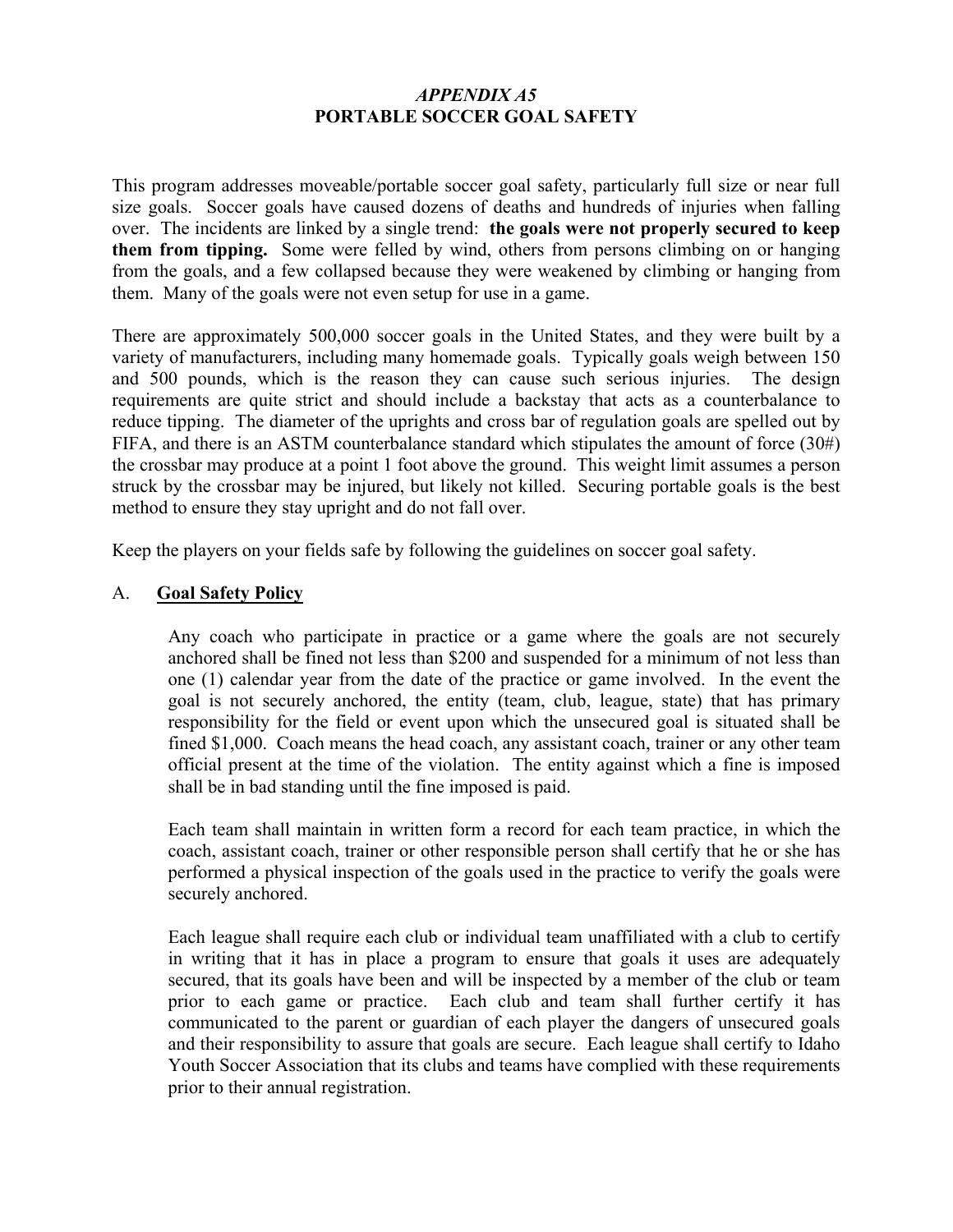## B. **Design/Construction Guidelines**

 While a movable soccer goal appears to be a simple structure, a correctly designed goal is carefully constructed with counterbalancing measures incorporated into the product. The common dimensions of a full-size goal are approximately 7.3 m (24 ft.) in width by 2.4 m (8 ft.) in height and 1.8 m (6 ft.) in depth (figure 1). The stability of a soccer goal depends on several factors. One effective design alternative uses a counterbalancing strategy by lengthening the overall depth of the goal to effectively place more weight farther from the goal's front posts (more weight at the back of the goal). A second design selects lightweight materials for the goal's front posts and crossbar and provides much heavier materials for the rear ground bar and frame members. This tends to counterbalance the forces working to tip the goal forward. Another design uses a heavy rear framework and folds flat when not in use, making the goal much less likely to tip over. Finally, after these various designs are considered, it is imperative that ALL movable soccer goals be anchored firmly in place at all times.

## C. **Guidelines for Goal Storage or Securing When Goal is Not in Use**

 The majority of the incidents investigated by CPSC did not occur during a soccer match. Most of the incidents occurred when the goals were unattended. Therefore, it is imperative that all goals are stored properly when not being used. When goals are not being used always:

- 1. Remove the net.
- 2. Take the appropriate steps to secure goals such as place the goal frames face to face and secure them at each goalpost with a lock and chain (figure 4).
- 3. Safety Tips:
	- Securely anchor or counterweight movable goals at all times (figure 2, 3).
	- Anchor or chain goals not in service face to face or secure structure (figure 4).
	- Fold down out of service goals.
	- Remove the nets when not in use. This reduces drag and potential for wind to tip the goals over.
	- Check structural integrity of the goals and the goal framework.
	- Ensure warning labels are in place and readable (figure 5).
	- Instruct parents, players and children not to climb or play on the goals.
	- Instruct parents to supervise their children when playing around goals.
	- Move goals carefully, using a Standard Operating Procedure that guides correct handling procedures.
	- Never allow children to participate in the moving of the goals.
	- Movable goals should always be placed on a level (flat) surface.
	- Fully disassemble goals for seasonal storage.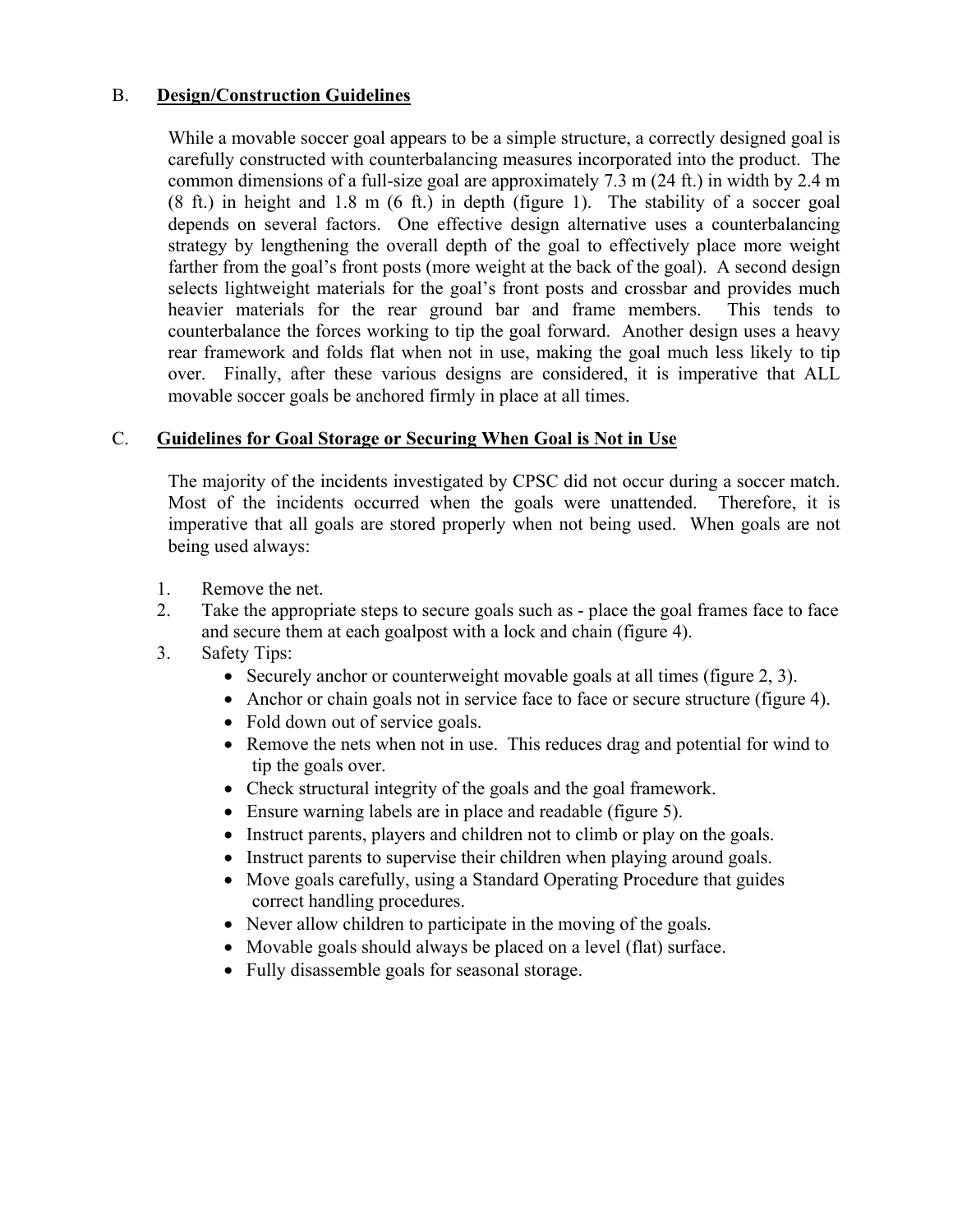## D. **Safety Checklist**

The head coach of the home team is responsible for the condition of the field and soccer goals. **Inspect the goals and field before play begins.** 

- $\Box$  Carry spare anchors for securing goals.
- $\Box$  Assure the goals are solid and won't fall apart during play
- $\Box$  Assure there are no protrusions that create an unsafe condition.
	- o This includes hooks for attaching the nets.
	- o Bolts in the corners and pins for the wheels.
- $\Box$  Assure there are no sharp or rough edges to cut or injure players.
- $\Box$  Ensure portable goal anchors are secure
	- o Attached to the anchors that are set into the ground.
	- or
	- o Threaded or screw-in anchors used for natural grass fields.
	- o Extra long or additional anchors if the ground is soft or soggy.
	- o Sandbags used to anchor the backstay on artificial turf surfaces.
- $\Box$  Make certain safety and warning stickers are in place on the goal frame.
- $\Box$  Assure the playing surface is free of obstructions from other sports.
- $\Box$  Assure the field surface has holes filled or marked.
- $\Box$  Assure the lines are adequate for officials to call the game.
- $\Box$  Remove nets when not in use to reduce the wind from toppling goals.
- $\Box$  Assure pegs are never used as a goal anchoring mechanism.

# **Information Points**

- Begin at a team meeting, instructing players and parents to never climb or swing from the goals. They can tip over causing serious injury or death, and it weakens the goals.
- Parents should supervise their children and keep them from climbing on the goals.
- There have been over 30 deaths from Portable Soccer Goals falling onto children.
- Many were unused goals, blown over by the wind, which were not anchored.
- Anchors should be permanently mounted into the ground and attached to the goal. When not permanent, the anchors should be a screw in type, as pegs are more easily pulled out.
- Pegs may be used to hold the goal in position but not as anchors.
- Remove nets when goals are not in use.
- Chain or secure goals face to face of lock them to a secure structure when not in u se.

## E. **Standard Operating Procedure - Moving Portable Soccer Goals**

## **Sequence:**

- 1. Place wheels in the transport position and lock them into place.
- 2. Pick up back of goal by handles welded onto the backstay.
	- a. Use two people lifting together.
		- b. Lift with legs, not with the back.
		- c. Push like moving a wheelbarrow.
- 3. Set the goal to the desired location near the anchor attachment.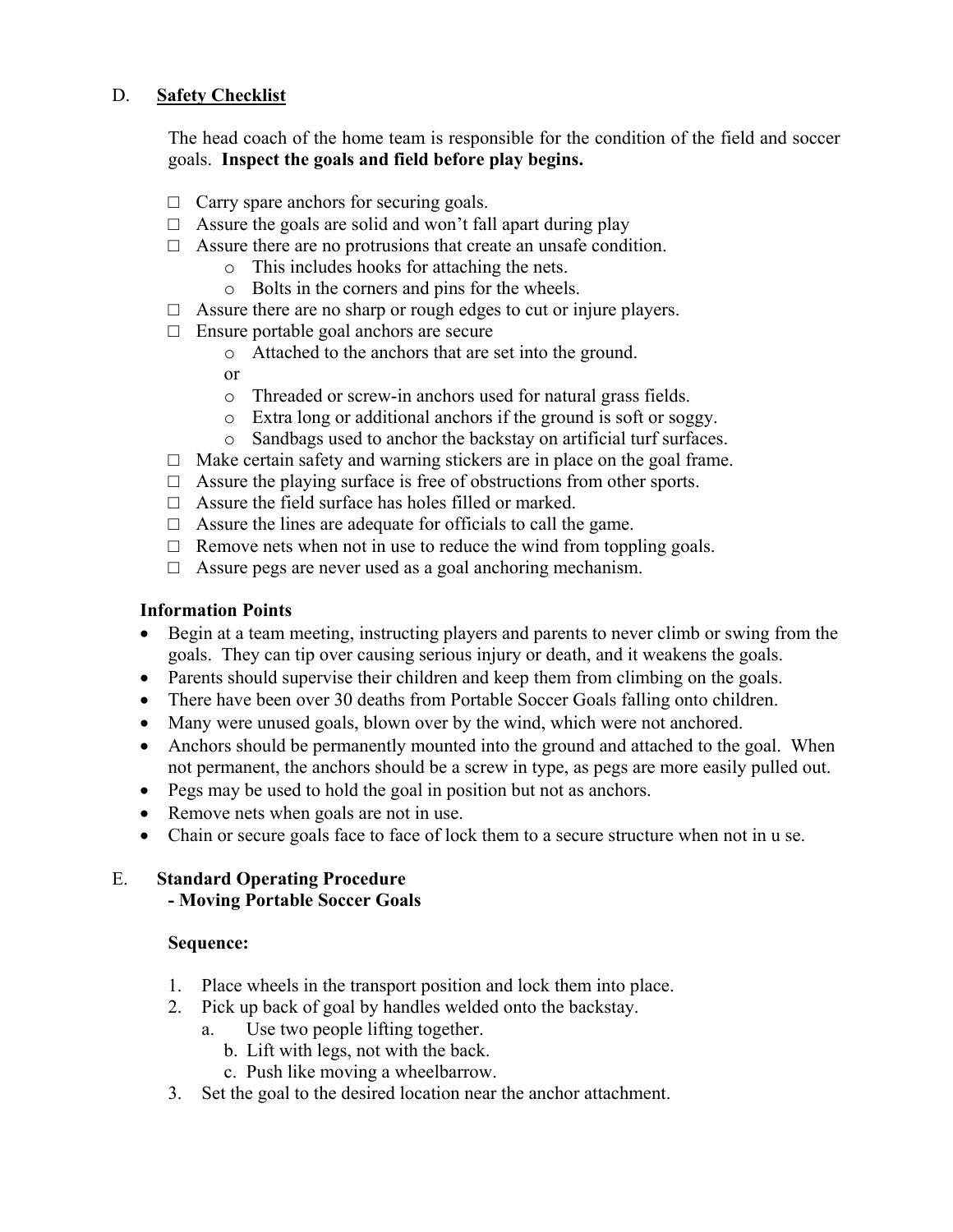- 4. Remove pins and fold wheels out of the way.
- 5. Anchor the goal.
	- a. Permanent anchors:
		- 1) Open anchor box cover and connect cable to eye bolt on the goal backstay.
		- 2) Replace cover on Anchor Box.
	- b. Temporary Anchors:
		- 1) Set temporary anchors using auger or screw in type devices. Attach to backstay.
		- 2) Place sandbags in place along the backstay for artificial turf sites. Two – four 60-80 pound bags of sand or similar materials should be place across the backstay.
- 6. When goals are left near a field and are not in use, place the goals facing each other and chain and lock them together.
- 7. Remove nets from goals not in use or secured together to prevent tipping caused by wind.
- 8. When removing goals from the field:
	- a. Place anchor cable into the anchor box and replace cap.
	- b. For temporary anchors, remove anchor materials from the field.

## F. **Making a Permanent Anchor**

Here is a rough cost estimate and brief directions for building and installation of an anchor system for portable soccer goals. Cost for one field (2 anchors) is approximately \$60.00.

- 4 ft.  $4"$  box tubing  $$20.00$ 1 ft. 5/16" steel dowel \$ 1.00 6-8 ft. Rebar 8 4.00 4 ft.  $\frac{1}{4}$  airline cable \$ 4.00 4 cable clamps \$ 2.00 4 spring links \$ 8.00 2 6<sup>"</sup> round irrigation valve box  $\frac{1}{14.00}$ 2 1" eye bolt  $$2.00$
- 1. Materials:

- 2. Instructions:
	- See anchor construction (figure 5).
	- Cut 4" box tubing into 2 ft. sections. Drill a 5/16" hole in opposite sides about 1-1/2" from the top end. Cut 5/16" dowel at 4" long and insert through the hole, or install a 5" by 5/16" bolt. Weld in place.
	- Cut rebar into eight, 8-12" sections and weld across each side of box tubing about 2" up from the bottom (when buried these provide support to keep the anchor being pulled out of ground. Cement is a more permanent option to hold the anchor).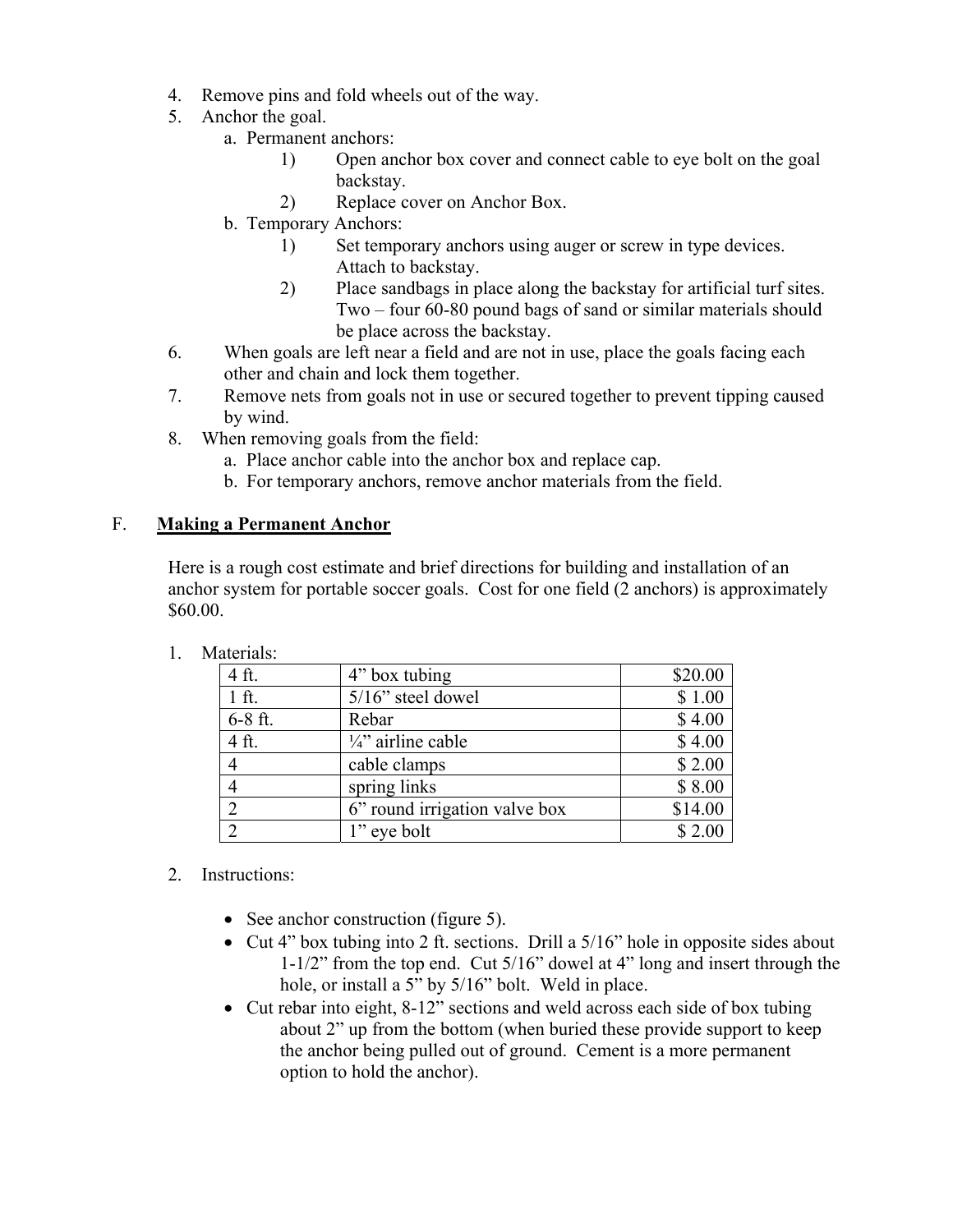- Dig a 2-2.5' deep hole about 1' behind the approxi. Middle of the backstay of the goal. Insert anchor into hole and backfill over the rebar with dirt or concrete. Set valve box over the top of anchor and refill dirt around box. Pack <sup>3/4</sup> minus rock inside valve box to about 2" from the top of the anchor. Cut the airline cable into  $2 - 2$ " sections. Loop one end of the airline cable around dowel and secure the end with a cable clamp, creating a loop around the dowel. Create loop on other end of cable, insert the spring link and attach the cable clamp or clip the spring link onto the cable after forming the loops.
- Weld the 1" eye bolt onto the center of the backstay of goal for the clip link to attach.
- Using a drill or saw cut into valve box cover, creating a hole or slot big enough to allow the cable and spring link to pass through. Pop the valve box cover on after setting up the anchor system.
- The cable may be stored in the valve box when the goal is removed.
- Keep valve box cover in place to prevent tripping hazard.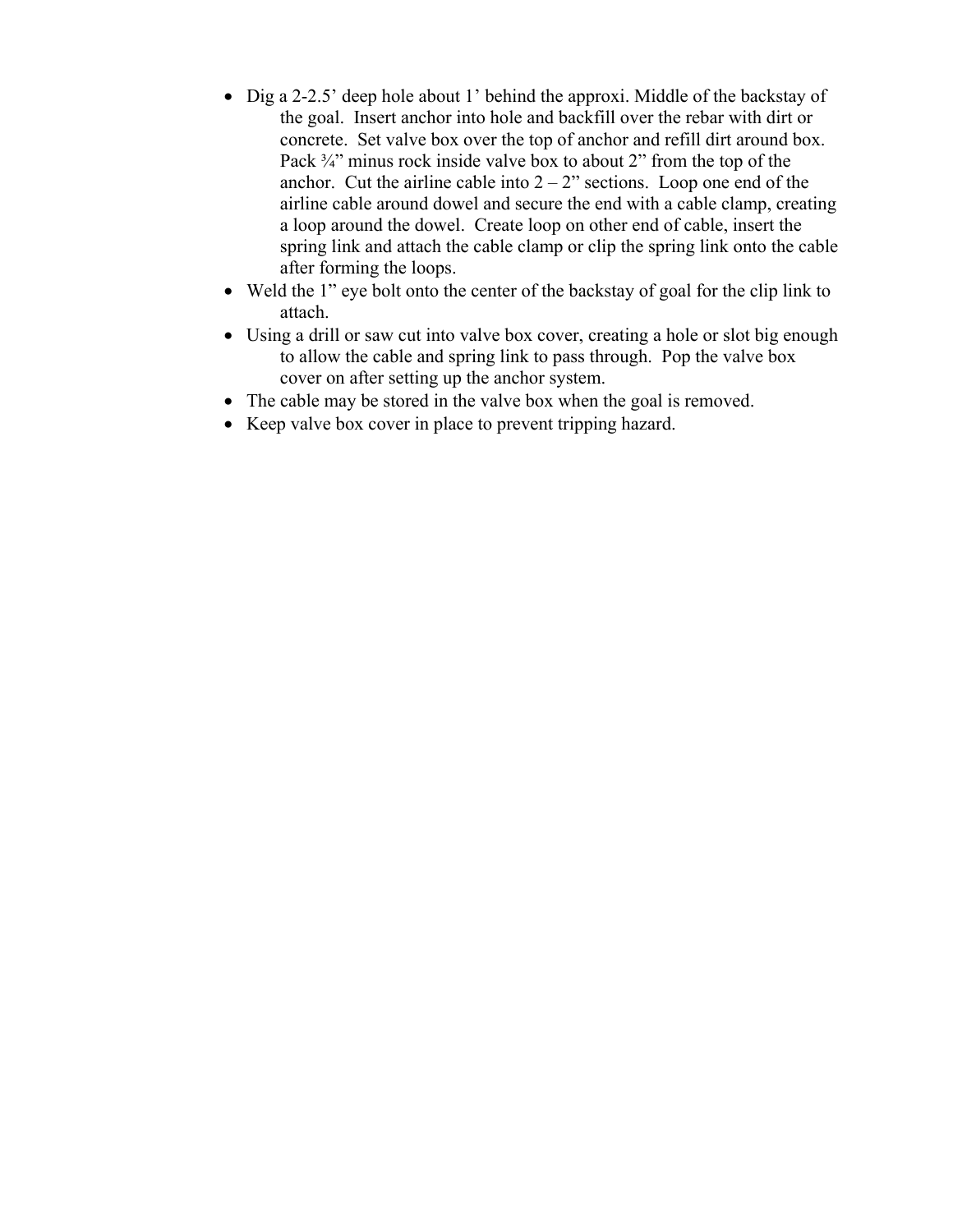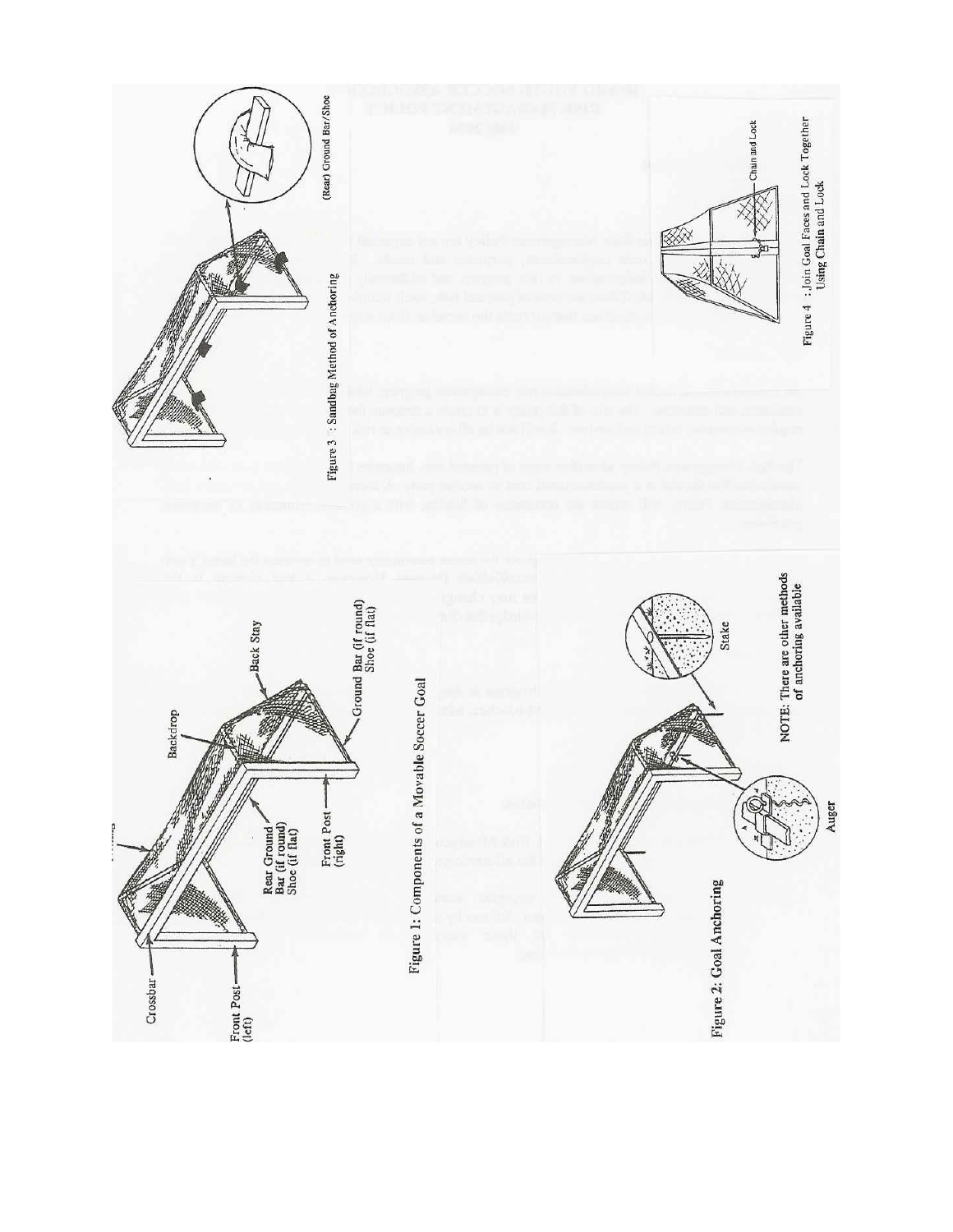

**Figure 5. Warning Labels**